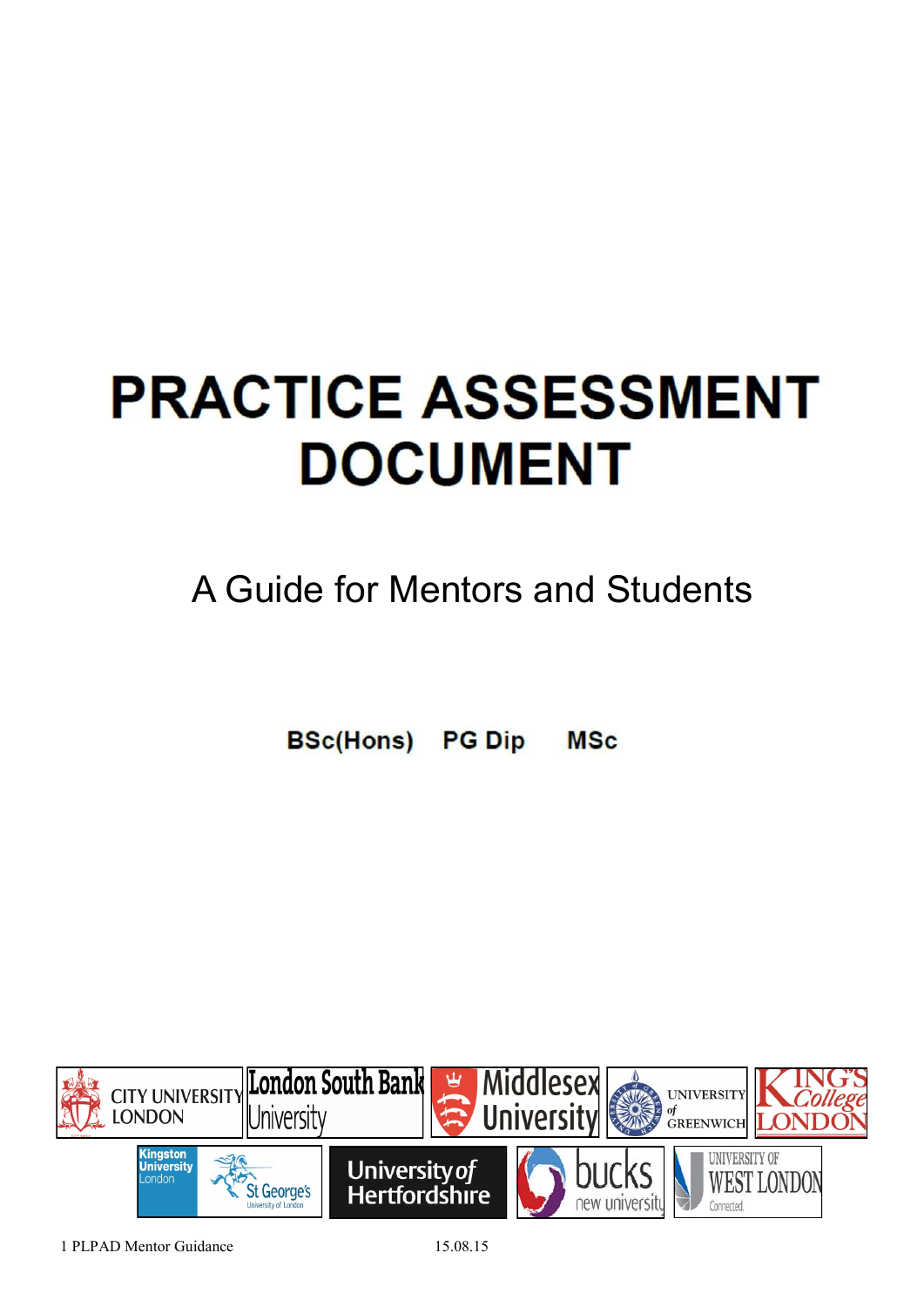## **An Overview of the Practice Assessment Document**

A new Practice Assessment Document (PAD) was introduced by all the 9 universities that have London commissions in 2014. This document is being used by students from all four fields of nursing and for all programmes leading to registration, i.e. BSc, PG Dip and MSc. An understanding of the requirements of the assessment process is crucial in ensuring a positive learning experience and in supporting students to develop the required competencies for registration.

#### **Purpose of this Guide**

This guide has been developed to support all staff involved in student learning and assessment in practice as well as students themselves. There are a number of key principles that apply to students from all the 9 HEI's though there are also some specific programme regulations that must be adhered to. You will find reference to the university specific guidance in the actual PAD and students may have further details in their programme handbooks, if available.

#### **What is included in this Guide?**

A brief summary of the PAD is included below and within this document you will find a detailed and visual guide on the various elements of the PAD with specific advice for students and their mentors/supervisors, that will also be useful for any practitioners involved in facilitating student learning.

*This guide has been updated in August 2015 to reflect the amendments agreed by the Pan London Practice Learning Group following an initial evaluation and review of the document .*

#### **What has changed?**

The key change is that mentors will now record a 'Yes' if the student has achieved the required values or skills and a 'No' if they have not achieved these. This was previously recorded as 'A' or N/A'. The orientation page now includes 2 checklists to allow for a split placement or a hub and spoke experience. Additional pages have also been added to each placement section to enable students gain more feedback on their performance from those involved in their learning. This is to also encourage more working with other healthcare professionals.

#### **Overall Summary of the PAD**

- Each document is known as 'Parts' to reflect the NMC progression points for e.g. in the BSc nursing programme Part 1 will be equivalent to Year 1.
- There are 3 main components to the assessment 1) Professional Values (each placement) 2) Essential Skills (by the end of the Part) and 3) An Episode of Care (once per part)
- An initial, mid-point and final assessment must be completed for all students.
- Service user feedback is to be sought (via the mentor) where relevant.
- Mentor/co-mentor/supervisor signatures to be included and mentors need to indicate date of last mentor update.
- Grading of practice continues for Buckingham New University and Middlesex University students.
- All students will have an Ongoing Achievement Record (OAR), i.e. one document for the whole programme in which each mentor will document their final comments.

*If* **concerns** *are highlighted at any stage during the placement then the academic representative / link lecturer must be informed and an Action Plan completed.*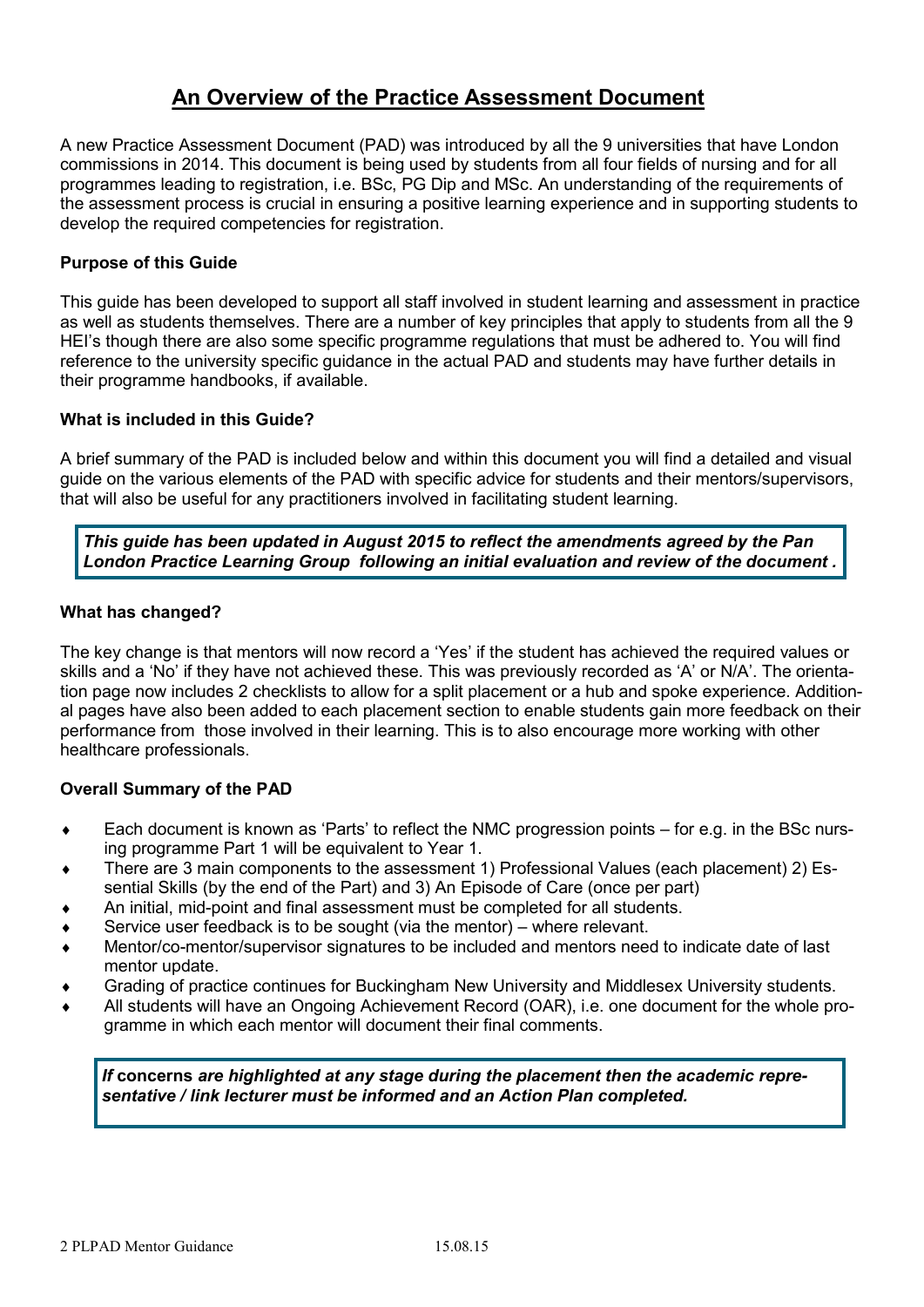## Completing the Practice Assessment Document

Guidance Sections

Practice orientation and demographics

- Assessment process
	- Initial Interview
	- Midpoint Interview
	- Final Interview
- Assessment of students
	- Descriptors
	- Professional values
	- Essential Skills
	- Episode of Care
	- Action Plans
	- Service User Feedback
- Recording Learning Experiences
	- Additional Clinical Skills
	- Additional Learning Opportunities
	- Records of Meetings
	- List of Mentors / Supervisors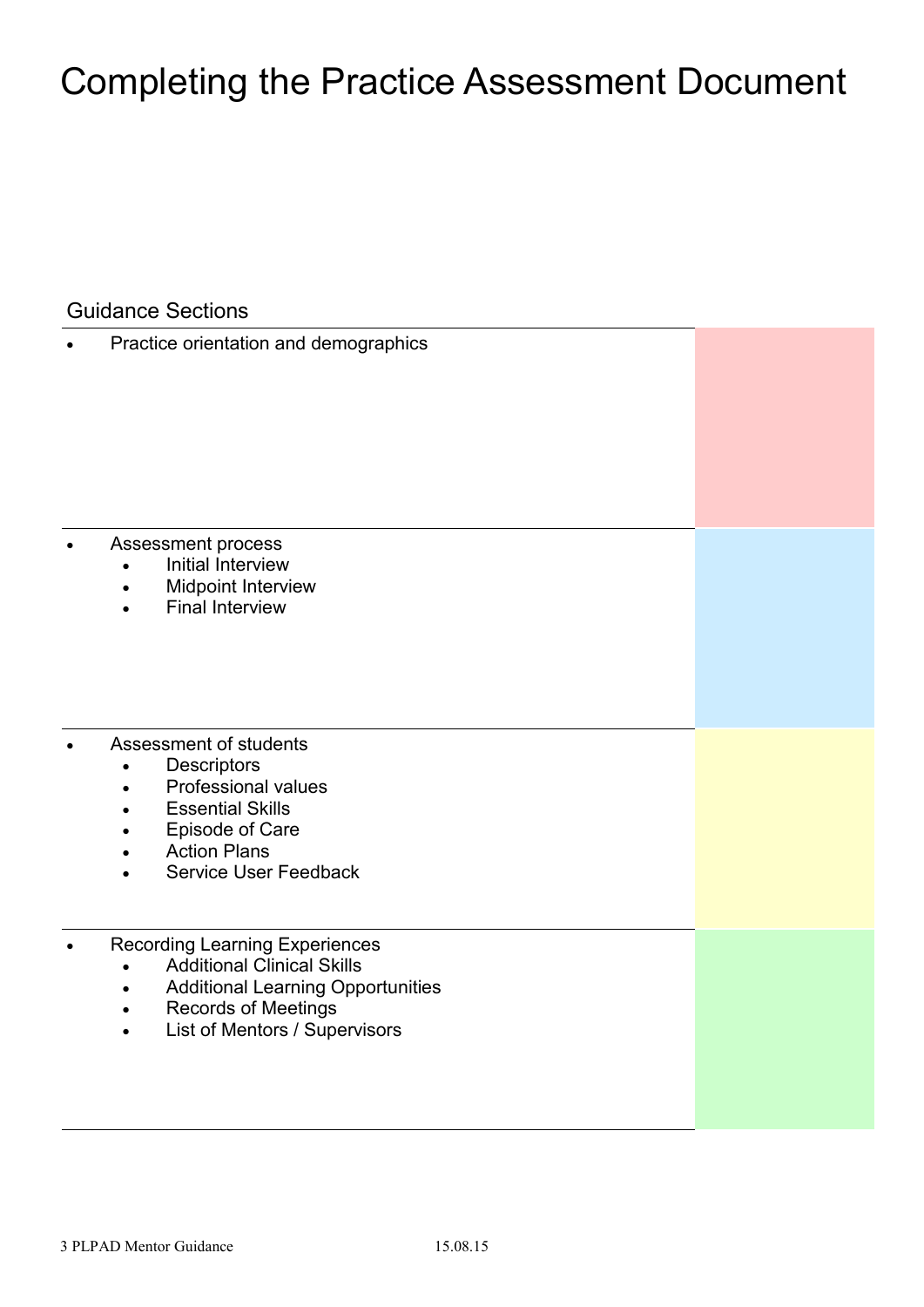|                                                          | Students should complete these sections prior to the initial interview            |
|----------------------------------------------------------|-----------------------------------------------------------------------------------|
|                                                          | NB: For some students a placement may be split across two areas                   |
|                                                          | <b>Placement 1</b>                                                                |
| <b>Placement Provider:</b><br>(e.g. Trust)               |                                                                                   |
| Name of Practice Area:                                   |                                                                                   |
| Type of Experience:<br>(e.g. Community/Ward based)       |                                                                                   |
| <b>Practice Placement Telephone:</b>                     |                                                                                   |
| <b>Placement Contact Email:</b>                          |                                                                                   |
|                                                          | Start Date End Date No. of Hours                                                  |
| Mentor/Co-Mentor/Supervisor Details:                     |                                                                                   |
| Name:                                                    | <b>Designation:</b>                                                               |
| Fernando Gomez<br>Name:                                  | Mentor<br><b>Designation:</b>                                                     |
| <b>Other Practice Staff/Key Contacts:</b>                |                                                                                   |
| Name:                                                    | <b>Designation:</b>                                                               |
| <b>Academic Contact Details:</b><br>(e.g. Link Lecturer) |                                                                                   |
| Name:                                                    | <b>Designation:</b>                                                               |
| Name:                                                    | <b>Designation:</b>                                                               |
|                                                          | I have seen and discussed the purpose of the student's Ongoing Achievement Record |
| Mentor's signature:                                      | Date:                                                                             |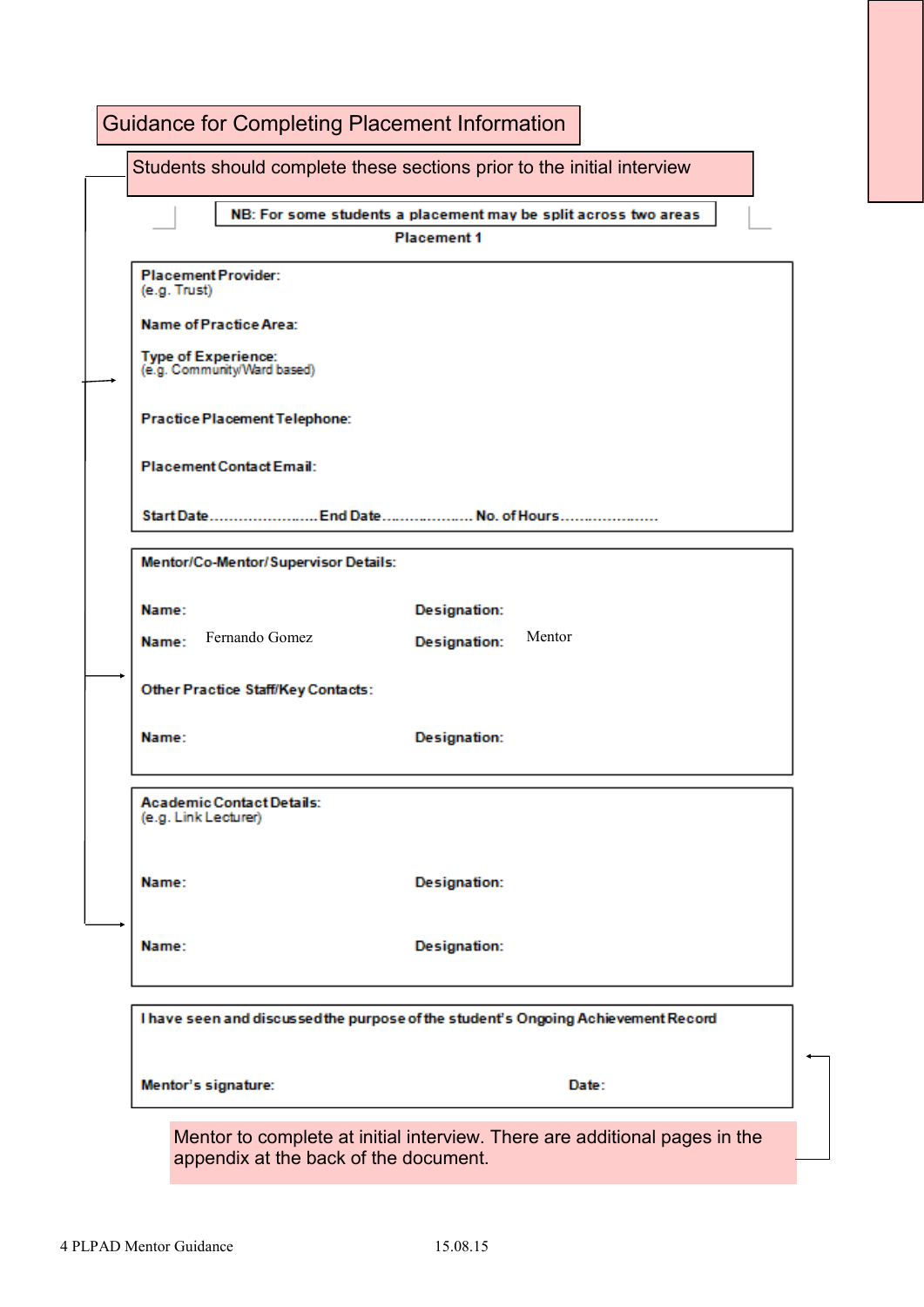### **Orientation**

|  | <b>Placement 1: Orientation</b> |
|--|---------------------------------|
|  |                                 |

|                                                                                            |           | Name of Area 1                          | Name of Area 2 (if app.)         |                                 |
|--------------------------------------------------------------------------------------------|-----------|-----------------------------------------|----------------------------------|---------------------------------|
| <b>Name of Placement Area</b>                                                              |           |                                         |                                  |                                 |
|                                                                                            | (Student) | Initial/Date   Initial/Date<br>(Mentor) | <b>Initial/Date</b><br>(Student) | <b>Initial/Date</b><br>(Mentor) |
| The following criteria need to be met within the first day in placement                    |           |                                         |                                  |                                 |
| A general orientation to the health and social care                                        |           |                                         |                                  |                                 |
| placement setting has been undertaken                                                      |           |                                         |                                  |                                 |
|                                                                                            |           |                                         |                                  |                                 |
| The local fire procedures have been explained                                              |           |                                         |                                  |                                 |
| <u>Tel</u>                                                                                 |           |                                         |                                  |                                 |
| The student has been shown the:                                                            |           |                                         |                                  |                                 |
| • fire alarms                                                                              |           |                                         |                                  |                                 |
| · fire exits                                                                               |           |                                         |                                  |                                 |
| • fire extinguishers                                                                       |           |                                         |                                  |                                 |
| Resuscitation policy and procedures have been<br>explained                                 |           |                                         |                                  |                                 |
| Tel:                                                                                       |           |                                         |                                  |                                 |
|                                                                                            |           |                                         |                                  |                                 |
| Resuscitation equipment has been shown and                                                 |           |                                         |                                  |                                 |
| explained                                                                                  |           |                                         |                                  |                                 |
| The student knows how to summon help in the event                                          |           |                                         |                                  |                                 |
| of an emergency                                                                            |           |                                         |                                  |                                 |
|                                                                                            |           |                                         |                                  |                                 |
|                                                                                            |           |                                         |                                  |                                 |
| The student is aware of where to find local policies<br>• health and safety                |           |                                         |                                  |                                 |
| · incident reporting procedures                                                            |           |                                         |                                  |                                 |
| . infection control                                                                        |           |                                         |                                  |                                 |
| • handling of messages and enquiries                                                       |           |                                         |                                  |                                 |
| other policies                                                                             |           |                                         |                                  |                                 |
| The student has been made aware of information                                             |           |                                         |                                  |                                 |
| governance requirements                                                                    |           |                                         |                                  |                                 |
|                                                                                            |           |                                         |                                  |                                 |
| The shift times, meal times and reporting sick policies.<br>have been explained.           |           |                                         |                                  |                                 |
|                                                                                            |           |                                         |                                  |                                 |
| Policy regarding safeguarding has been explained                                           |           |                                         |                                  |                                 |
|                                                                                            |           |                                         |                                  |                                 |
| Lone working policy has been explained (if applicable)                                     |           |                                         |                                  |                                 |
|                                                                                            |           |                                         |                                  |                                 |
| Risk assessments/reasonable adjustments relating to                                        |           |                                         |                                  |                                 |
| disability/learning/pregnancy needs have been                                              |           |                                         |                                  |                                 |
| discussed (where disclosed)                                                                |           |                                         |                                  |                                 |
| The following criteria need to be met prior to use                                         |           |                                         |                                  |                                 |
| The student has been shown and given a                                                     |           |                                         |                                  |                                 |
| demonstration of the moving and handling equipment                                         |           |                                         |                                  |                                 |
| used in the clinical area                                                                  |           |                                         |                                  |                                 |
| The student has been shown and given a<br>demonstration of the medical devices used in the |           |                                         |                                  |                                 |
| clinical area                                                                              |           |                                         |                                  |                                 |
| Placement Provider induction/update complete, if                                           |           |                                         |                                  |                                 |
| applicable                                                                                 |           |                                         |                                  |                                 |
|                                                                                            |           |                                         |                                  |                                 |

## **Advice for Mentors**

It is useful to provide students with an information pack pertaining to the practice area. This can include login details for local intranet sites.

Mentors should use the relevant risk assessment documentation for the University and ensure they follow specific university processes where required. This page now allows for orientation to be carried out in two areas as some students may attend more that one area as part of their placement experience.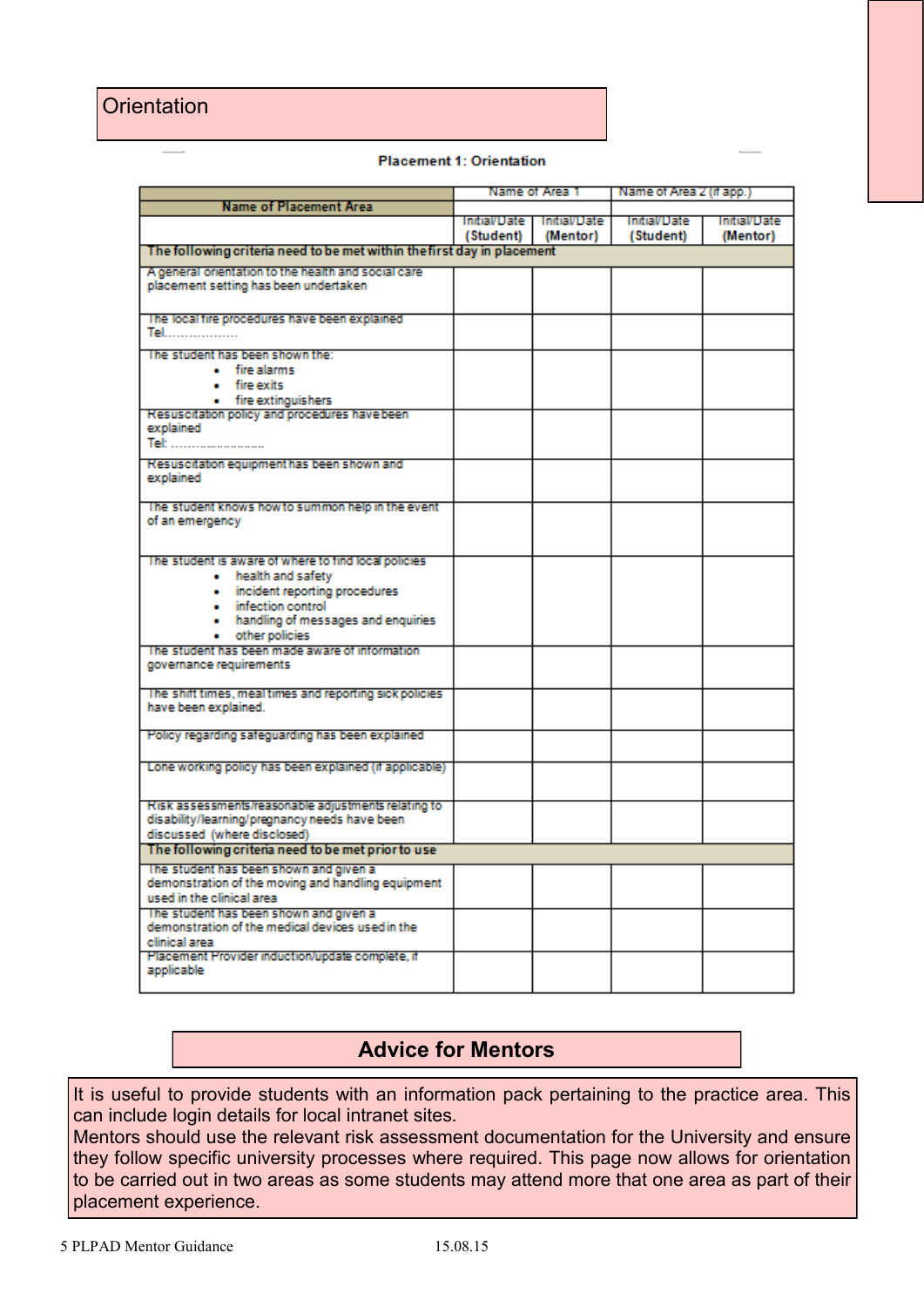|                                                                                                        | <b>Assessment Process—Initial Interview</b>                                                                                                             |       |              |  |  |  |
|--------------------------------------------------------------------------------------------------------|---------------------------------------------------------------------------------------------------------------------------------------------------------|-------|--------------|--|--|--|
| Area Name:                                                                                             | <b>Placement 1: Initial Interview</b>                                                                                                                   |       |              |  |  |  |
|                                                                                                        | This interview takes place within the first week of the placement<br>Student to identify learning and development needs (with guidance from the mentor) |       |              |  |  |  |
|                                                                                                        | Develop confidence in caring for a range of patients.                                                                                                   |       |              |  |  |  |
| relatives/carers.                                                                                      | Develop appropriate therapeutic communication skills with patients/service users and                                                                    |       |              |  |  |  |
|                                                                                                        | Practice handing over patients' details and progress to others.                                                                                         |       |              |  |  |  |
| a discharge assessment.                                                                                | Learn more about the role of the occupational therapists and go on a home visit to see                                                                  |       |              |  |  |  |
| needs and assessments                                                                                  | Mentor to identify learning opportunities to enable the student to meet their learning and development                                                  |       |              |  |  |  |
| skills.                                                                                                | This placement provides a good opportunity to be assessed on a broad range of essential                                                                 |       |              |  |  |  |
|                                                                                                        | Jane's learning needs are realistic and can be accommodated on this placement.                                                                          |       |              |  |  |  |
| Through liaising with the OT department a home visit will be possible.                                 |                                                                                                                                                         |       |              |  |  |  |
|                                                                                                        |                                                                                                                                                         |       |              |  |  |  |
|                                                                                                        | Mentor and student to negotiate and agree a learning plan -                                                                                             |       |              |  |  |  |
|                                                                                                        | I will aim to work with Jane directly during one shift per week.                                                                                        |       |              |  |  |  |
|                                                                                                        | We will allocate time every week to discuss Jane's progress.                                                                                            |       |              |  |  |  |
|                                                                                                        | Jane to carry out supervised handover of care.                                                                                                          |       |              |  |  |  |
| A home visit with an Occupational Therapist to be arranged during the second<br>half of the placement. |                                                                                                                                                         |       |              |  |  |  |
|                                                                                                        |                                                                                                                                                         |       |              |  |  |  |
| Student's signature:                                                                                   | Jane Edwards                                                                                                                                            | Date: | 07/10/15     |  |  |  |
| Mentor's signature:                                                                                    | Fernando Gomez                                                                                                                                          | Date: | 7th Oct 2015 |  |  |  |
|                                                                                                        |                                                                                                                                                         |       |              |  |  |  |

## **Advice for Mentors**

The initial interview must take place in the first week of placement. Where possible mentors and students should be allocated the same roster to maximise learning and development opportunities. The named mentor must still be available to the student for at least 40% of the time and remains overall accountable for assessment decisions (NMC, 2010).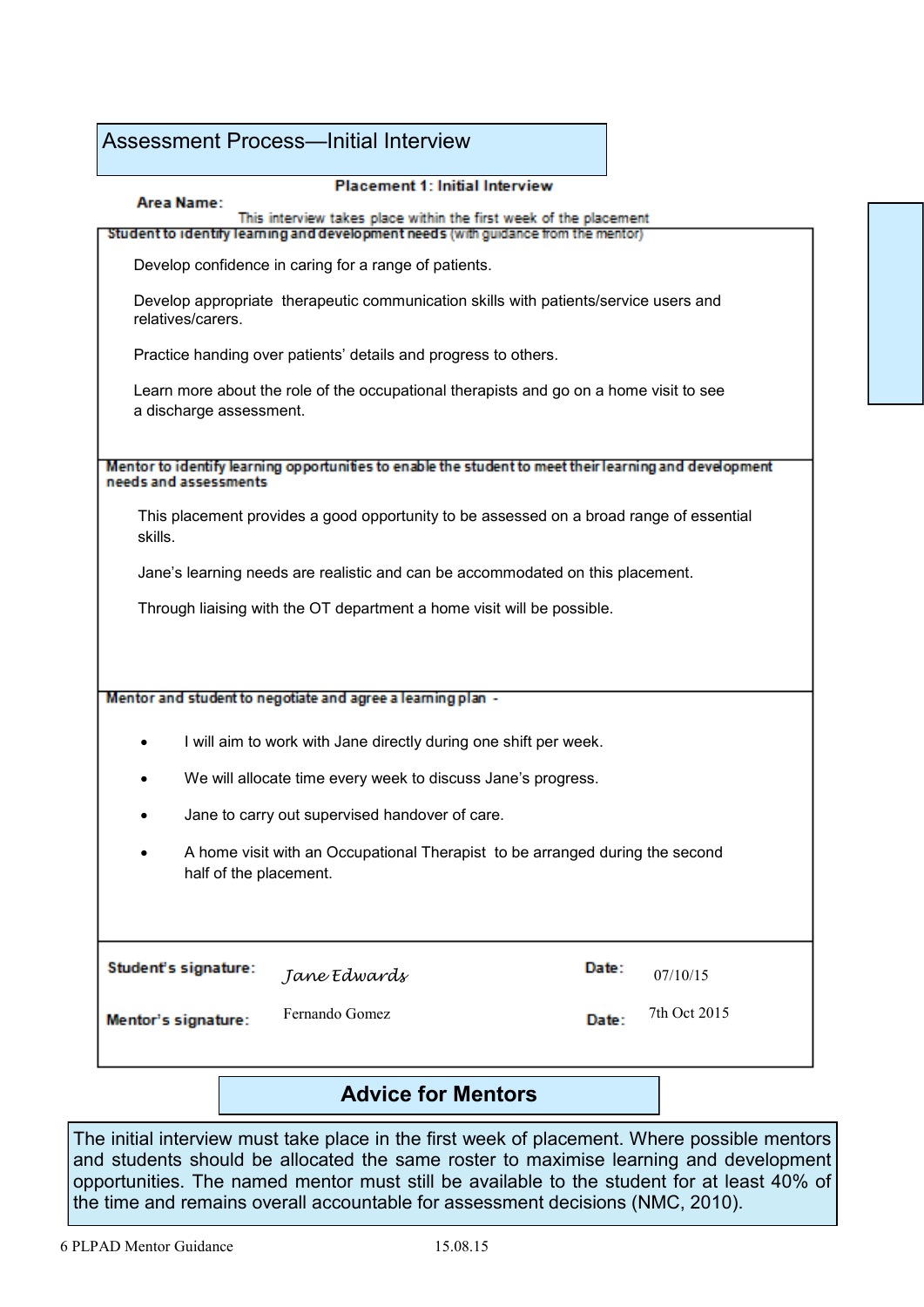The date for the midpoint interview should be identified at the beginning of the placement. This ensures that both the mentor and student are allocated the same shift and time is set aside for the interview to take place. Students should prepare for the interview by completing their self assessment/reflection on progress.

#### **Placement 1: Mid-Point Interview** This interview takes place half way through the placement Mentor and Student to sign on the next page

Student's self-assessment/reflection on progress Reflect on your overall progression referring to your personal learning needs, professional values and essential skills. Identify your strengths and document areas for development.

Knowledge and Understanding:

I have been assessed on and achieved some of my essential skill related to communication, observations and care delivery. I have been reading up on various patient diagnoses to understand their care and the underpinning theory, for example dementia care and stroke. I have seen how the OT works with people who have had a stroke and have a better understanding of their role.

#### **Professional Attitude:**

I always act in a professional manner and have had no sickness or absence recorded. I enjoy working within a team to deliver care and always try to work within my limitations.

#### Participation in Care and Practical Skill:

I have been developing my communication skills and am becoming more confident when handing over my patients though still require some assistance with this. I have been working with people with dementia and learning how to communicate and interact better but still need to improve on this also.

#### Mentor's comments

## **Advice for Students**

how you've demonstrated appropriate knowledge, professional values and essential skills. Your reflection should include evidence to support your self assessment. Give examples of

| <b>Areas for Reflection</b>    |                                                                                        |
|--------------------------------|----------------------------------------------------------------------------------------|
| <b>Personal Learning Needs</b> | Am I meeting my personal learning needs set at<br>the beginning of the placement?      |
| <b>Professional Values</b>     | What professional values am I achieving?<br>What professional values need development? |
| <b>Essential Skills</b>        | What essential skills have I achieved?<br>What essential skills need development?      |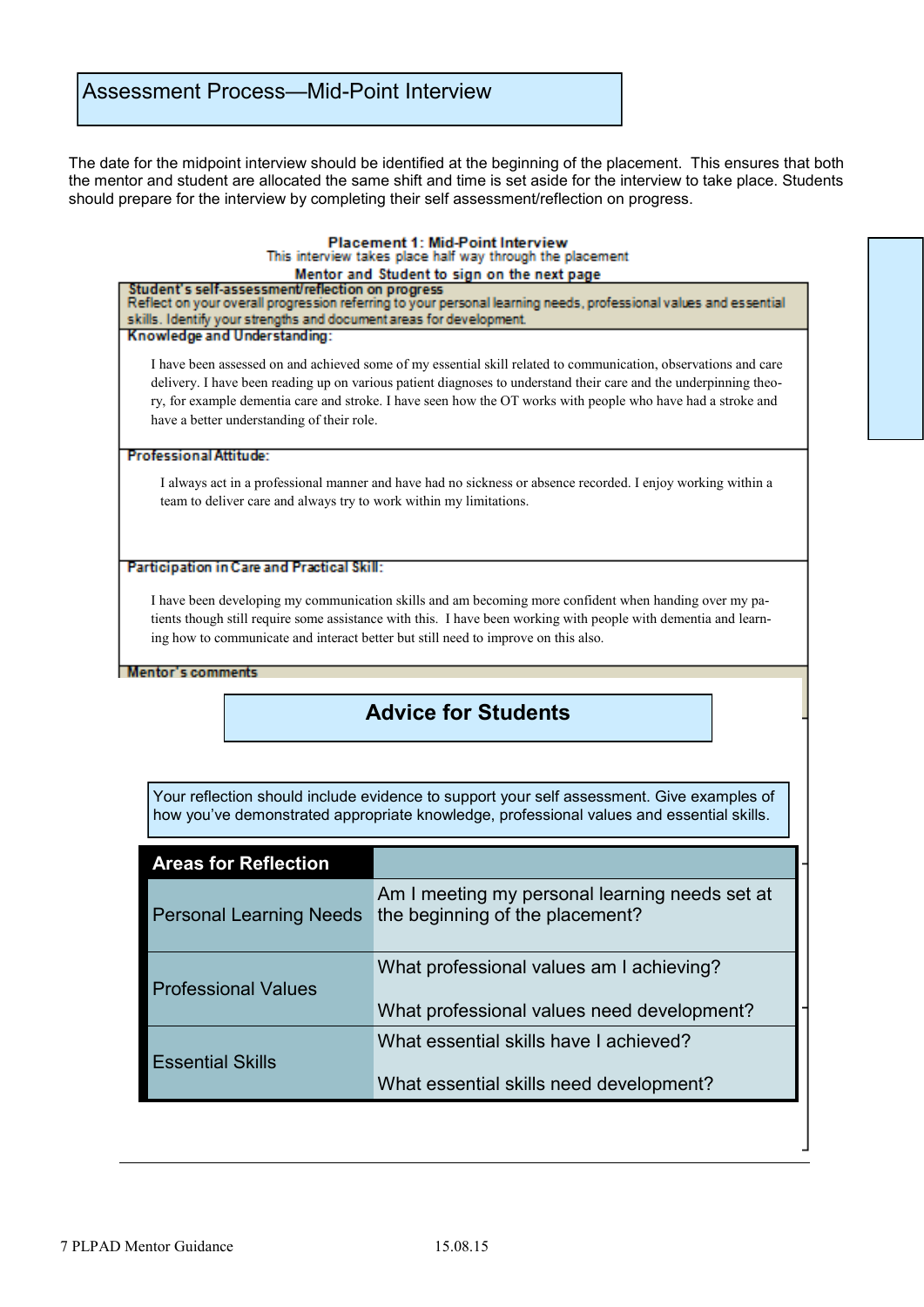The midpoint interview is an opportunity for the mentor and student to reflect on the first half of the placement, and plan for the second. This meeting should be an opportunity for the student to discuss their documented reflection on their learning, including their strengths and developments. Mentors should provide students with feedback, linking to learning outcomes and professional values.

## **Advice for Mentors**

Discuss and document the Student's progress during the Mid-Point interview.

| <b>Areas for Discussion</b>    |                                                                                                                                          |
|--------------------------------|------------------------------------------------------------------------------------------------------------------------------------------|
| <b>Personal Learning Needs</b> | Is the student meeting their personal learning needs<br>that they set at the beginning of the placement?<br>What evidence supports this? |
| <b>Professional Values</b>     | What professional values is the student achieving?<br>What professional values need development?<br>What evidence supports this?         |
| <b>Essential Skills</b>        | What essential skills is the student achieving?<br>What essential skills need development and why?                                       |

#### **Mentor's comments**

Discuss with the student their self-assessment and comment on their progress using the assessment descriptors below, detailing evidence used to come to your decision.

Knowledge and Understanding:

Jane has been steadily developing her knowledge base of patients' conditions in this placement. She has demonstrated initiative by researching conditions and treatments and applying this to her work on the ward. She needs to develop further understanding of commonly used medications.

#### **Professional Attitude:**

Jane is developing into a compassionate and caring nurse. She needs to develop her communication skills especially in regards to responding to non verbal cues from the patients for example recognising when a patient is in pain and offering analgesia. Jane is very nervous about public speaking and is not yet confident in the hand over of her patients.

#### Participation in Care and Practical Skill:

In most cases Jane is demonstrating safe practice, although during the last 2 weeks Jane has forgotten on two occasions to let the nurses know that patients were in pain and this delayed their analgesia.

Jane is not achieving professional value 10, we have an action plan for this.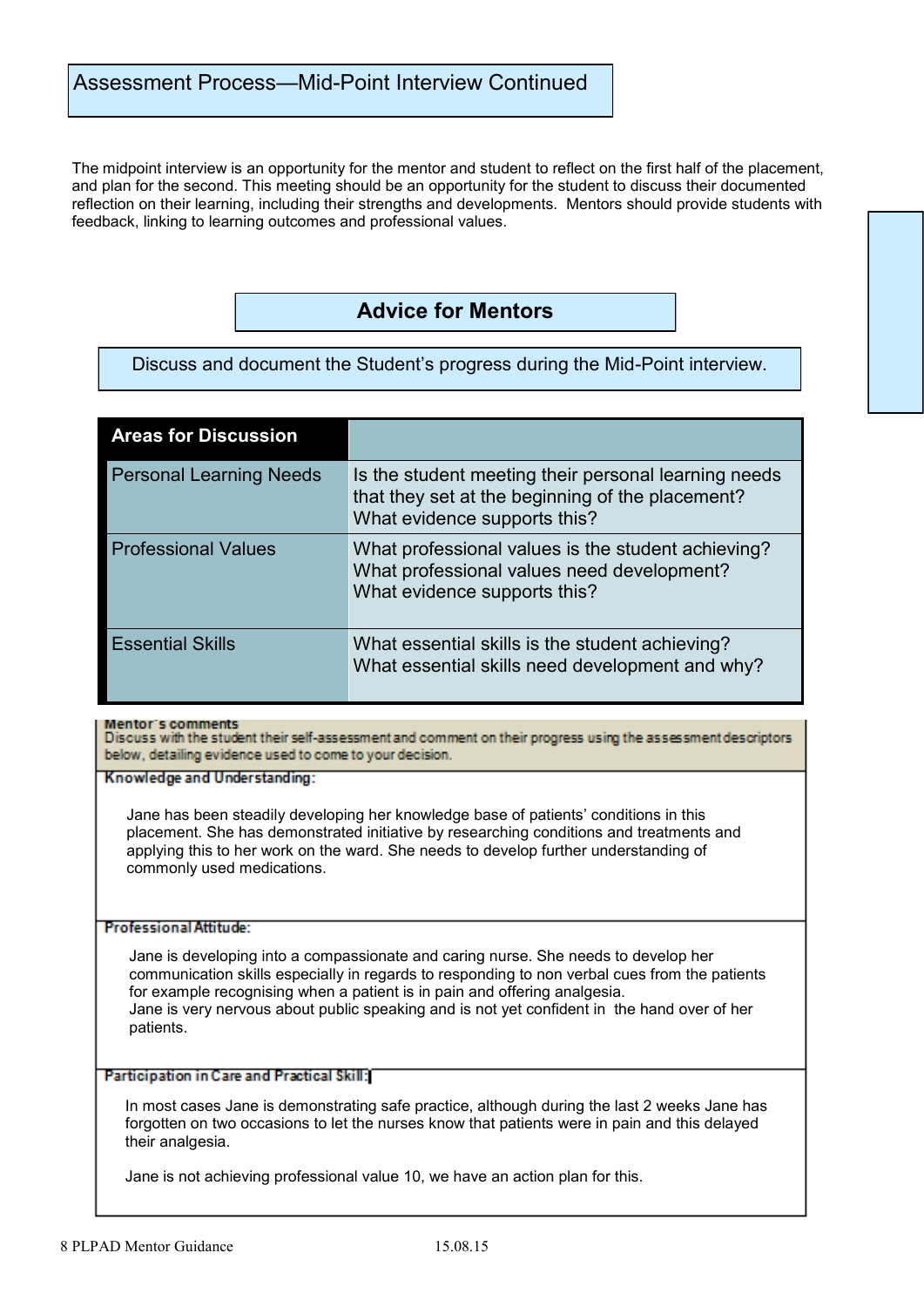## Assessment Process—Mid-Point Interview Continued

#### **Placement 1: Mid-Point Interview** Ongoing learning and development needs

| To be agreed between Mentor and Student – sign and date all entries below                                 |                                                                                          |
|-----------------------------------------------------------------------------------------------------------|------------------------------------------------------------------------------------------|
| Identify learning and development needs<br>Refer to progress in achieving personal learning needs,        | Identify the learning opportunities/support<br>to enable the student to meet their needs |
| professional values and essential skills.                                                                 |                                                                                          |
|                                                                                                           |                                                                                          |
|                                                                                                           |                                                                                          |
|                                                                                                           |                                                                                          |
| I need to develop my confidence in com-                                                                   | Observe trained staff communicating with                                                 |
| municating with patients/service users and                                                                | patients and relatives/carers.                                                           |
| other professionals.                                                                                      |                                                                                          |
|                                                                                                           | Jane will be given time to write out her                                                 |
| The areas that I need to develop include<br>talking during the ward handover, and the                     | handover for 1 patient and show it to me<br>before the end of the shift. When she is     |
| bedside handover.                                                                                         | more confident we can increase to 2-3                                                    |
|                                                                                                           | patients and use these same notes for the                                                |
|                                                                                                           | bedside handover.                                                                        |
|                                                                                                           |                                                                                          |
| Jane would like the opportunity to attend                                                                 | Jane's roster will coincide with at least 2                                              |
| the multidisciplinary team meeting.                                                                       | MDT meetings.                                                                            |
|                                                                                                           |                                                                                          |
| I need to improve my active listening and                                                                 | We will follow the action plan for improving                                             |
| my mentor and I have written an action                                                                    | Jane's active listening.                                                                 |
| plan for this.                                                                                            |                                                                                          |
|                                                                                                           |                                                                                          |
|                                                                                                           |                                                                                          |
|                                                                                                           |                                                                                          |
|                                                                                                           |                                                                                          |
|                                                                                                           |                                                                                          |
|                                                                                                           |                                                                                          |
|                                                                                                           |                                                                                          |
|                                                                                                           |                                                                                          |
|                                                                                                           |                                                                                          |
|                                                                                                           |                                                                                          |
|                                                                                                           |                                                                                          |
|                                                                                                           |                                                                                          |
| <b>Review Date:</b><br>21/12/15                                                                           | Sign when reviewed:<br>Fernando Gomez                                                    |
| Student's Signature:<br>Jane Edwards                                                                      | Date:                                                                                    |
|                                                                                                           | 21/11/15                                                                                 |
| <b>Mentor's Signature:</b><br>Fernando Gomez                                                              | Date:<br>21st November 2015                                                              |
| Any outstanding learning and development needs are to be discussed and documented at the final interview. |                                                                                          |

If specific concerns have been raised about the student's performance this should trigger an Action Plan at the time of assessment and should be documented. The action plan template can be found on page 59

**Advice for Students:** Use this section to identify specific learning opportunities that you feel would help you develop.

## **Advice for Mentors**

This section should include areas the student needs to improve as well identifying further opportunities for students excelling within the placement.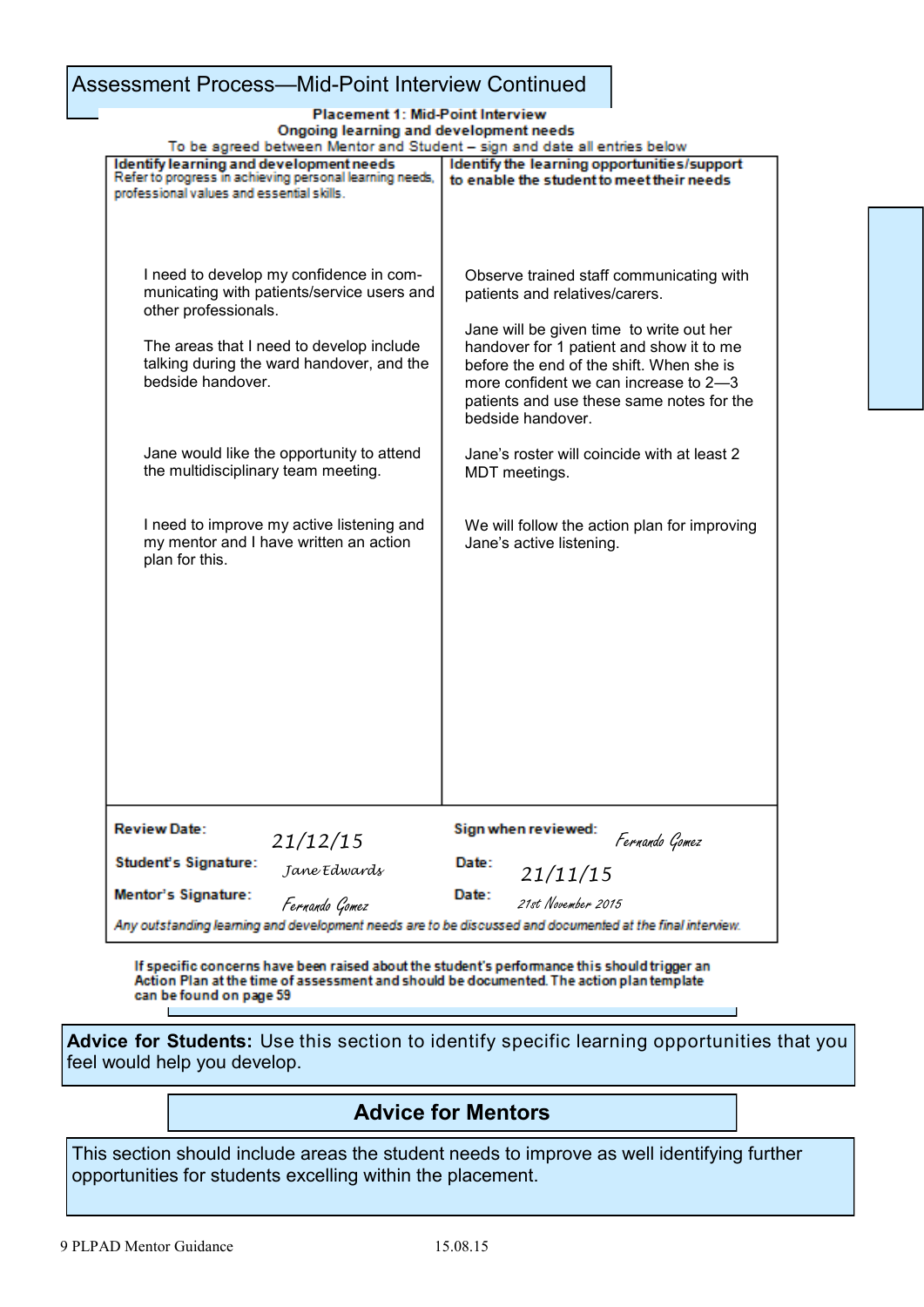| <b>Placement 1: Final Interview</b><br>This should take place towards the end of the placement                                                                                                                                                                                               |  |
|----------------------------------------------------------------------------------------------------------------------------------------------------------------------------------------------------------------------------------------------------------------------------------------------|--|
| Student's self-assessment/reflection on progress<br>Reflect on your overall progression referring to your personal learning needs, professional values and essential                                                                                                                         |  |
| skills. Identify your strengths and document areas for development.                                                                                                                                                                                                                          |  |
| Knowledge and Understanding:                                                                                                                                                                                                                                                                 |  |
| I have progressed well in most areas. I have been assessed on and achieved a<br>sufficient number of essential skills. I have maintained professional values and this is<br>evident through the continued positive feedback I've received from my patients and<br>their relatives.           |  |
|                                                                                                                                                                                                                                                                                              |  |
| <b>Professional Attitude:</b>                                                                                                                                                                                                                                                                |  |
| I have improved my active listening skills and I'm remembering to report concerns to<br>my mentor or another appropriate member of staff.                                                                                                                                                    |  |
| Participation in Care and Practical Skill:                                                                                                                                                                                                                                                   |  |
| I feel that I am far more confident in the handover of patients. I have had plenty of<br>opportunities to practice and demonstrate this.                                                                                                                                                     |  |
| Mentor's comments                                                                                                                                                                                                                                                                            |  |
| Discuss with the student their self-assessment and comment on their progress using the assessment descriptors<br>below, detailing evidence used to come to your decision.                                                                                                                    |  |
| Knowledge and Understanding:                                                                                                                                                                                                                                                                 |  |
| Jane has been steadily developing her knowledge base of patients' conditions in<br>this placement. She has demonstrated initiative by researching conditions and<br>treatments and applying this to her work on the ward. Her knowledge of<br>commonly used medication has greatly improved. |  |
| <b>Professional Attitude:</b>                                                                                                                                                                                                                                                                |  |
| I have seen a dramatic improvement in Jane's verbal and non verbal<br>communication skills. This is evident in the therapeutic relationships she has<br>developed with her patients.                                                                                                         |  |
|                                                                                                                                                                                                                                                                                              |  |
| Participation in Care and Practical Skill:<br>Jane has responded well to the objectives in the action plan and is now                                                                                                                                                                        |  |
| demonstrating safe practice with far less need for supervision and prompting.                                                                                                                                                                                                                |  |
|                                                                                                                                                                                                                                                                                              |  |
| Please record any further comments on the next page                                                                                                                                                                                                                                          |  |

## **Advice for Students**

Use this section to identify specific learning opportunities that you feel would help you develop during your next practice learning experience.

## **Advice for Mentors**

Use this section to summarise areas the student has achieved and any areas of non achievement. There should be an action plan completed at this time if the student has not achieved any outcome.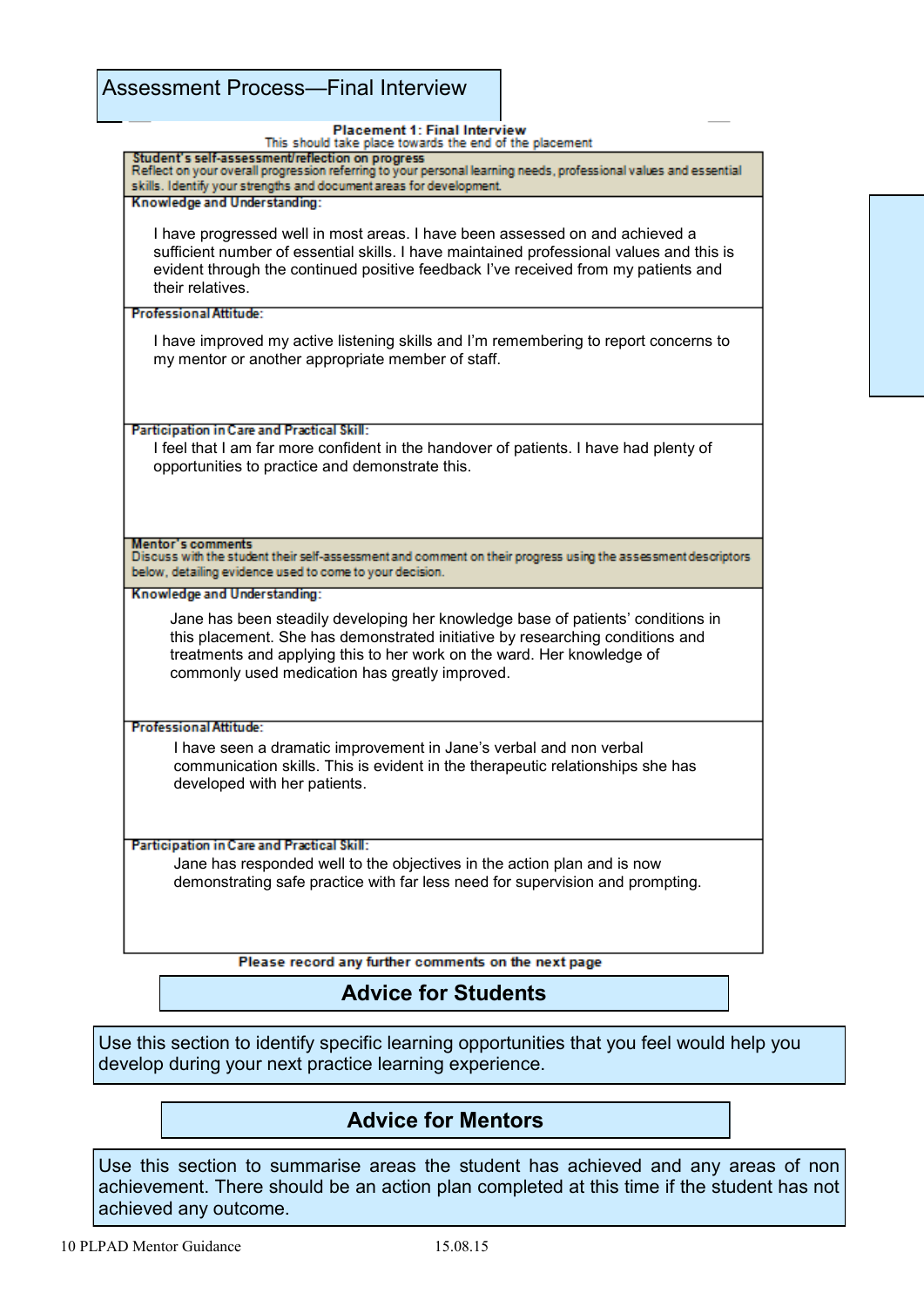## Learning and Development Needs<br>To be agreed between the Mentor and Student

| Review learning and development needs identified at the Mid-Point Interviewand those to take forward to<br>the next placement                                                                                                                                                                                                                                                                                                                                                                                                                                                                                                                                                                                                                                                                                                                     |              |                |  |  |  |
|---------------------------------------------------------------------------------------------------------------------------------------------------------------------------------------------------------------------------------------------------------------------------------------------------------------------------------------------------------------------------------------------------------------------------------------------------------------------------------------------------------------------------------------------------------------------------------------------------------------------------------------------------------------------------------------------------------------------------------------------------------------------------------------------------------------------------------------------------|--------------|----------------|--|--|--|
| <b>Knowledge and Understanding</b><br>More practice with handover, team meetings, writing notes, care planning and goal setting.<br><b>Professional Attitude</b><br>Jane needs more experiences of talking and listening with patients whilst delivering nursing<br>care. Her focus is sometimes on completing tasks rather than giving holistic care. It would<br>benefit Jane to be allocated a small group of patients on her next placement so she can develop<br>skills in total patient care, not just completion of nursing tasks.<br>Participation in Care and Practical Skill<br>Jane needs further experiences of total patient care in terms of personal care, assisting with<br>mobilisation, assessment and recording of vital signs, care planning, handover, notes writing<br>and wound management would also be of great benefit. |              |                |  |  |  |
|                                                                                                                                                                                                                                                                                                                                                                                                                                                                                                                                                                                                                                                                                                                                                                                                                                                   |              |                |  |  |  |
| Was an Action Plan required to support the student?                                                                                                                                                                                                                                                                                                                                                                                                                                                                                                                                                                                                                                                                                                                                                                                               |              |                |  |  |  |
| If Yes, was the Academic Representative informed?                                                                                                                                                                                                                                                                                                                                                                                                                                                                                                                                                                                                                                                                                                                                                                                                 |              |                |  |  |  |
| The Action Plan can be found on page 59                                                                                                                                                                                                                                                                                                                                                                                                                                                                                                                                                                                                                                                                                                                                                                                                           |              |                |  |  |  |
| Mentor's checklist for assessed documents                                                                                                                                                                                                                                                                                                                                                                                                                                                                                                                                                                                                                                                                                                                                                                                                         | Tick         | <b>Initial</b> |  |  |  |
| I have signed the professional value statements the student has achieved in this area                                                                                                                                                                                                                                                                                                                                                                                                                                                                                                                                                                                                                                                                                                                                                             |              |                |  |  |  |
| I have signed the relevant skills the student has achieved in this area (where applicable)                                                                                                                                                                                                                                                                                                                                                                                                                                                                                                                                                                                                                                                                                                                                                        |              |                |  |  |  |
| I have completed and signed the grading of practice document<br>(depending on university requirements)                                                                                                                                                                                                                                                                                                                                                                                                                                                                                                                                                                                                                                                                                                                                            |              |                |  |  |  |
| The student and I have checked and signed the practice placement hours                                                                                                                                                                                                                                                                                                                                                                                                                                                                                                                                                                                                                                                                                                                                                                            | $\checkmark$ |                |  |  |  |
| I have completed all the interview records and development plans                                                                                                                                                                                                                                                                                                                                                                                                                                                                                                                                                                                                                                                                                                                                                                                  |              |                |  |  |  |
| I have printed and signed my name on the List of Mentors/Supervisors Record                                                                                                                                                                                                                                                                                                                                                                                                                                                                                                                                                                                                                                                                                                                                                                       |              |                |  |  |  |
| I have completed the Ongoing Achievement Record (OAR)                                                                                                                                                                                                                                                                                                                                                                                                                                                                                                                                                                                                                                                                                                                                                                                             |              |                |  |  |  |
| Student's signature:<br>Date:<br>Jane Edwards                                                                                                                                                                                                                                                                                                                                                                                                                                                                                                                                                                                                                                                                                                                                                                                                     | 14/12/15     |                |  |  |  |
|                                                                                                                                                                                                                                                                                                                                                                                                                                                                                                                                                                                                                                                                                                                                                                                                                                                   |              |                |  |  |  |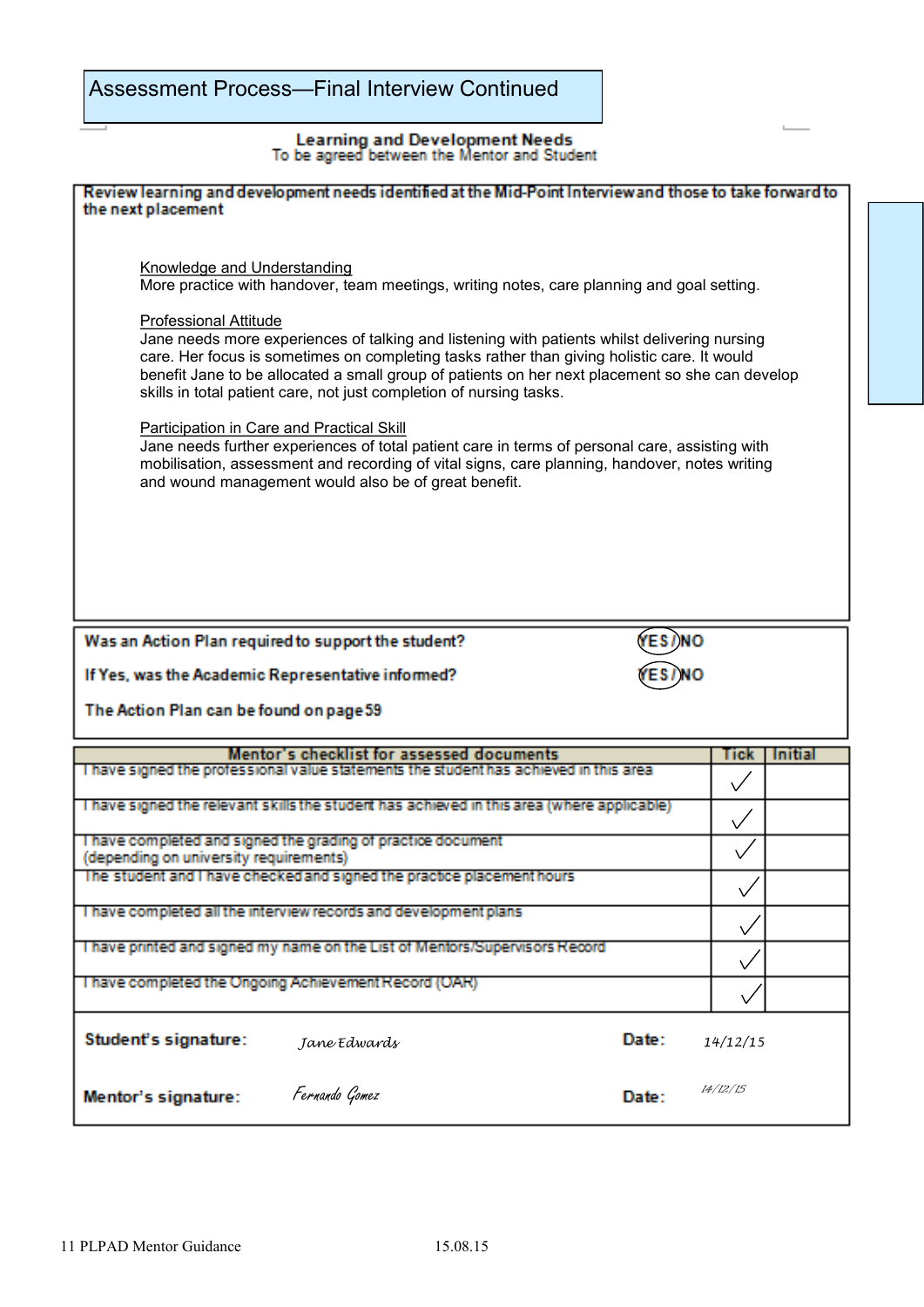## Assessment of Students—Descriptors

| Achieved | Knowledge and<br>understanding                                                                                                                            | <b>Professional attitude</b>                                                                                                                                                | Participation in care<br>and practical skill                                                                                                                                     |
|----------|-----------------------------------------------------------------------------------------------------------------------------------------------------------|-----------------------------------------------------------------------------------------------------------------------------------------------------------------------------|----------------------------------------------------------------------------------------------------------------------------------------------------------------------------------|
| YES      | Is able to identify the<br>essential knowledge<br>base, is safe, but may<br>need to develop further<br>understanding                                      | Is able to demonstrate<br>positive engagement<br>with learning and<br>respond appropriately<br>to situations with some<br>assistance                                        | In commonly occuring<br>situations is able to<br>perform care and skills<br>under direct<br>supervision                                                                          |
| -RO      | is not able to<br>demonstrate an<br>adequate knowledge<br>base and has<br>significant gaps in<br>understanding, and/or<br>demonstrates unsafe<br>practice | Is not able to focus on<br>the service user and/or<br>appears disengaged<br>from the activity or<br>responds<br>inappropriately to<br>service users/carers or<br>colleagues | With direct supervision<br>is not able to<br>demonstrate safe<br>practice and is unable<br>to perform the activity<br>and/or follow<br>instructions despite<br>repeated guidance |

## **Advice for Mentors**

#### **Sources of evidence**

*Using the assessment descriptors, detail evidence used to come to your decisions.* 

- Have you tested the student's knowledge and understanding
- Has the student demonstrated appropriate professional values?
- Have you observed/tested the student performing the skill or meeting the competency?
- Have you received testimonies from patients/service users/carers/relatives?
- Have you received feedback on the student's performance from other members of staff?

### Progression Points

The NMC has identified skills and professional behaviours that a student must demonstrate by each progression point. These are:

#### **Progression Point 1**

- Safety, safeguarding and protection of people of all ages, their carers and their **families**
- Professional values, expected attitudes and the behaviours that must be shown towards people, their carers, their families and others

### **Progression Point 2**

- The student works more independently, with less direct supervision in a safe and increasingly confident manner
- The student demonstrates the potential to work autonomously, making the most of opportunities to extend knowledge, skills and practice.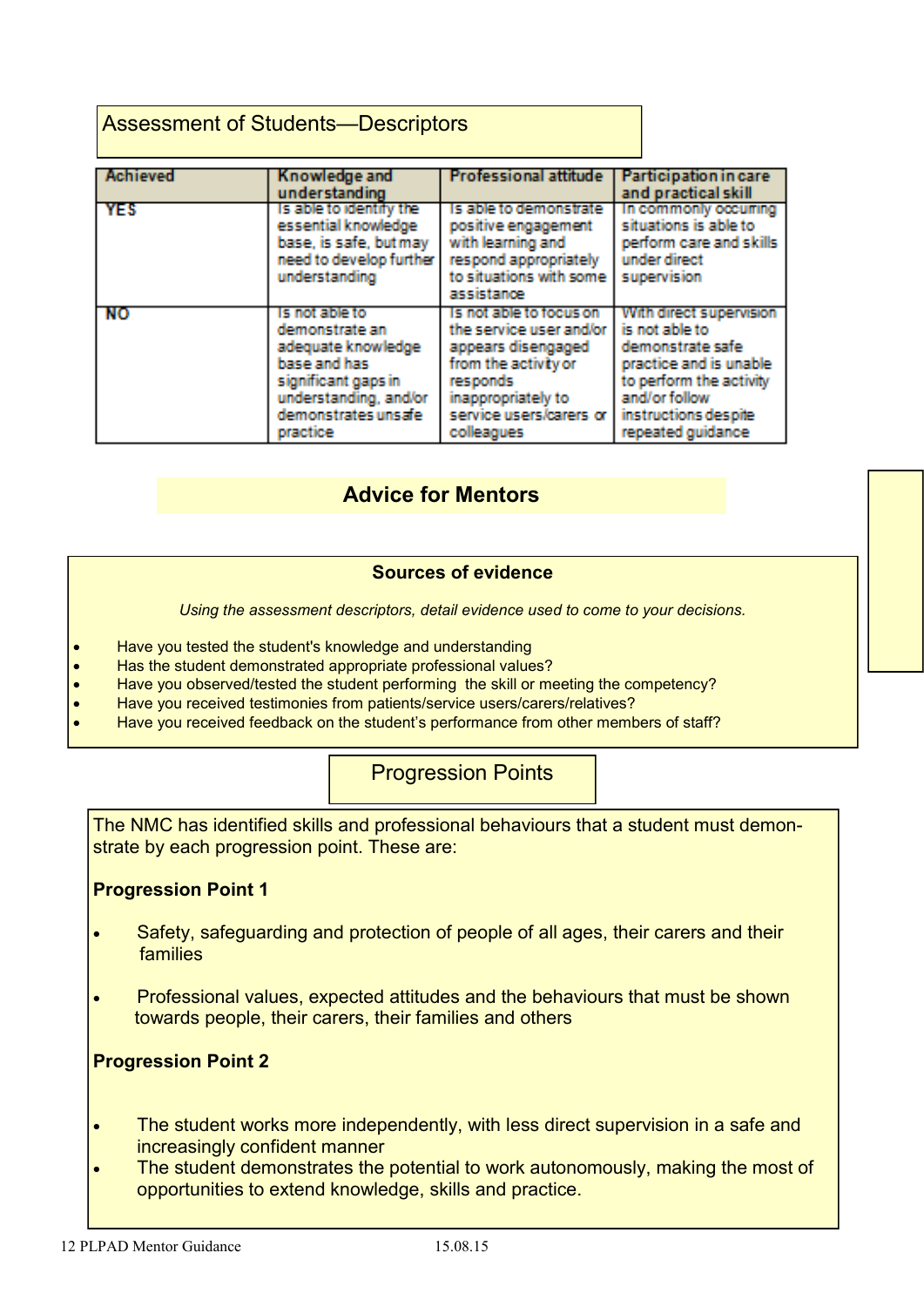## Assessment of Students—Professional Values in Practice

Assessment of professional values is a continuous process and mentors should provide specific evidence of where standards are being met / not met and the midpoint and end of placement.

| Professional attitude, behaviour and responsibility                                                                                                                 |                                               |                           |                                           |                         |                                                                                                             |  |
|---------------------------------------------------------------------------------------------------------------------------------------------------------------------|-----------------------------------------------|---------------------------|-------------------------------------------|-------------------------|-------------------------------------------------------------------------------------------------------------|--|
|                                                                                                                                                                     | <b>Achieved</b><br>Mid-point<br><b>Yes/No</b> | <b>Initial/Date</b>       | <b>Achieved</b><br><b>Final</b><br>Yes/No | Initial/Date<br>(FINAL) | <b>Evidence Comments</b>                                                                                    |  |
| 1 The student maintains<br>confidentiality in<br>accordance with the NMC<br>code :                                                                                  | Yes                                           |                           | Yes                                       |                         | Final - Has maintained confi-<br>dentiality with all written and<br>verbal records.                         |  |
| 7 The student is non-<br>judgemental, respectful<br>and courteous at all times<br>when interacting with<br>patients/service users<br>and all colleagues.            | Yes                                           |                           | Yes                                       |                         | Midpoint-No problems.<br>Final - Always engages with<br>patients in an appropriate<br>way, puts them first. |  |
| 3. The student maintains<br>an appropriate<br>professional attitude<br>regarding punctuality and<br>communicates<br>appropriately if unable to<br>attend placement. | Yes                                           |                           | Yes                                       |                         | Midpoint-She is punctual<br>and appropriately dressed.<br>Final - This has been main-<br>tained.            |  |
| 4. The student's personal<br>presentation and dress<br>code is in accordance<br>with the organisation's<br>uniform policy.                                          |                                               |                           |                                           |                         |                                                                                                             |  |
| 5. The student maintains<br>the person's privacy and<br>dignity and advocates on                                                                                    |                                               |                           |                                           |                         |                                                                                                             |  |
| their behalf.                                                                                                                                                       |                                               | <b>Advice for Mentors</b> |                                           |                         |                                                                                                             |  |
| Students should be assessed on ALL professional values during EVERY PLACEMENT.                                                                                      |                                               |                           |                                           |                         |                                                                                                             |  |
| Mentors must record student progress at the midpoint and end point of the placement.                                                                                |                                               |                           |                                           |                         |                                                                                                             |  |

If the student is not achieving any aspect of professional values this must be identified as a development need with the student. If it continues, an action plan may be required.

Development plans should reflect specific areas of concern and be completed as early in the placement as possible to ensure the student has the maximum time and opportunity to develop.

Action Plans are instigated when there is a cause for concern or fitness for practice issue that requires prompt action. The joint Action Plan must involve the mentor/supervisor and an academic representative from the student's university e.g. Link Lecturer or Personal Tutor.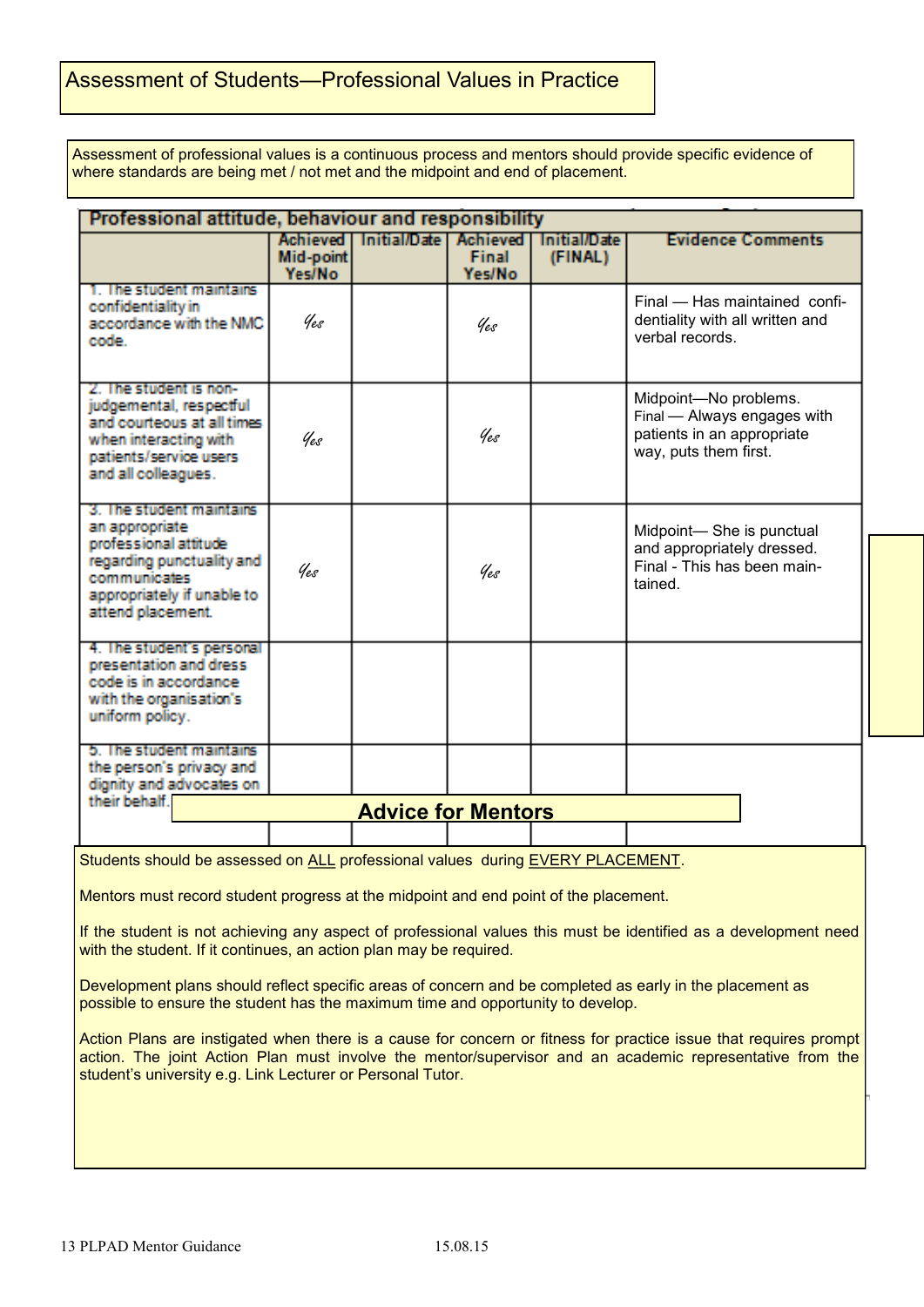#### **Assessment of Essential Skills**

| Skills Cluster I: Care, Compassion and Communication:                                                                                                                                                                   |                                   |                                              |       |           |       |                          |              |           |
|-------------------------------------------------------------------------------------------------------------------------------------------------------------------------------------------------------------------------|-----------------------------------|----------------------------------------------|-------|-----------|-------|--------------------------|--------------|-----------|
| People can trust the student nurse to respect them as individuals and strive to help them to preserve their dignity at all times.                                                                                       |                                   |                                              |       |           |       |                          |              |           |
|                                                                                                                                                                                                                         | YES = Achieved. NO = Not Achieved |                                              |       |           |       |                          |              |           |
|                                                                                                                                                                                                                         |                                   | Assessment 1<br>Assessment 2<br>Assessment 3 |       |           |       |                          | Assessment 4 |           |
|                                                                                                                                                                                                                         | Level                             | Sign/Date                                    | Level | Sign/Date | Level | Sign/Date                | Level        | Sign/Date |
| 1. Recognises, and acts within, legal<br>frameworks and local policy in<br>delivering person centred care.                                                                                                              | Yes                               | Fernando Gomez<br>14/12/15                   |       |           |       |                          |              |           |
| 2. Uses ways to maximise<br>communication where hearing, vision or<br>speech is compromised.                                                                                                                            | No                                | Fernando Gomez<br>14/12/15                   |       |           | Yes   | Pat Thompson<br>10/05/16 |              |           |
| People can trust the student nurse to engage with them and their family or carers within their cultural environments in an acceptant and anti-<br>discriminatory manner free from harassment and exploitation.          |                                   |                                              |       |           |       |                          |              |           |
| 3. Demonstrates an understanding of<br>how culture, religion, spiritual beliefs,<br>gender and sexuality can impact on<br>illness and disability.                                                                       |                                   |                                              |       |           |       |                          |              |           |
| People can trust the student nurse to engage with them in a warm, sensitive and compassionate way.                                                                                                                      |                                   |                                              |       |           |       |                          |              |           |
| 4. Interacts with the person in a manner<br>that is interpreted as warm, sensitive,<br>kind and compassionate, taking into<br>account, people's physical and<br>emotional responses making<br>appropriate use of touch. |                                   |                                              |       |           |       |                          |              |           |
| 5. Evaluates ways in which own<br>interactions affect relationships to<br>ensure that they do not impact<br>inappropriately on others.                                                                                  |                                   |                                              |       |           |       |                          |              |           |

If any skill has not been assessed or is not applicable to the Practice area, please leave blank.

**There are 5 skills clusters of assessment**. These are: Care, compassion and communication; Organisational aspects of care; Infection prevention and control; Nutrition and fluid management and Medicines management

#### **Assessment of Students from Different Universities**

Each university has provided specific instructions on assessment of essential skills on page 4 of the students' practice assessment document. Please review this information before undertaking the assessment.

#### **If a student achieves a learning outcome**

This is assessed at the final interview as Achieved. Mentors should record this by writing Yes in the box titled level. They should then date and sign the assessment.

#### **Achievement of Essential Skills**:

As student's progress through each part of the programme the essential skills will vary by number and level of difficulty. For example in Part 3 there are 91 skills to be assessed.

*Mentors are advised to consider these under the 5 clusters as many are related. Also if a student has already been assessed in the Part 3 Episode of Care or Medicines Management then a number of the skills may already have been assessed (see pg 16)*

#### **If a student does not achieve a learning outcome**

This is assessed at the final interview as Not Achieved. Mentors should record this by writing an NO in the box titled 'Level'. They should then date and sign the assessment and record this in the 'Ongoing Learning and Development Needs' page in the PAD. If there is a fitness for practise issue or concern a joint action plan should be instigated. In the example provided the student has not achieved Learning Outcome 3 on the first placement. The student has been reassessed on Learning Outcome 3 by a different mentor on placement 3 and this time the student achieves the outcome. Remember that students do not have to be assessed on every learning outcome on every placement.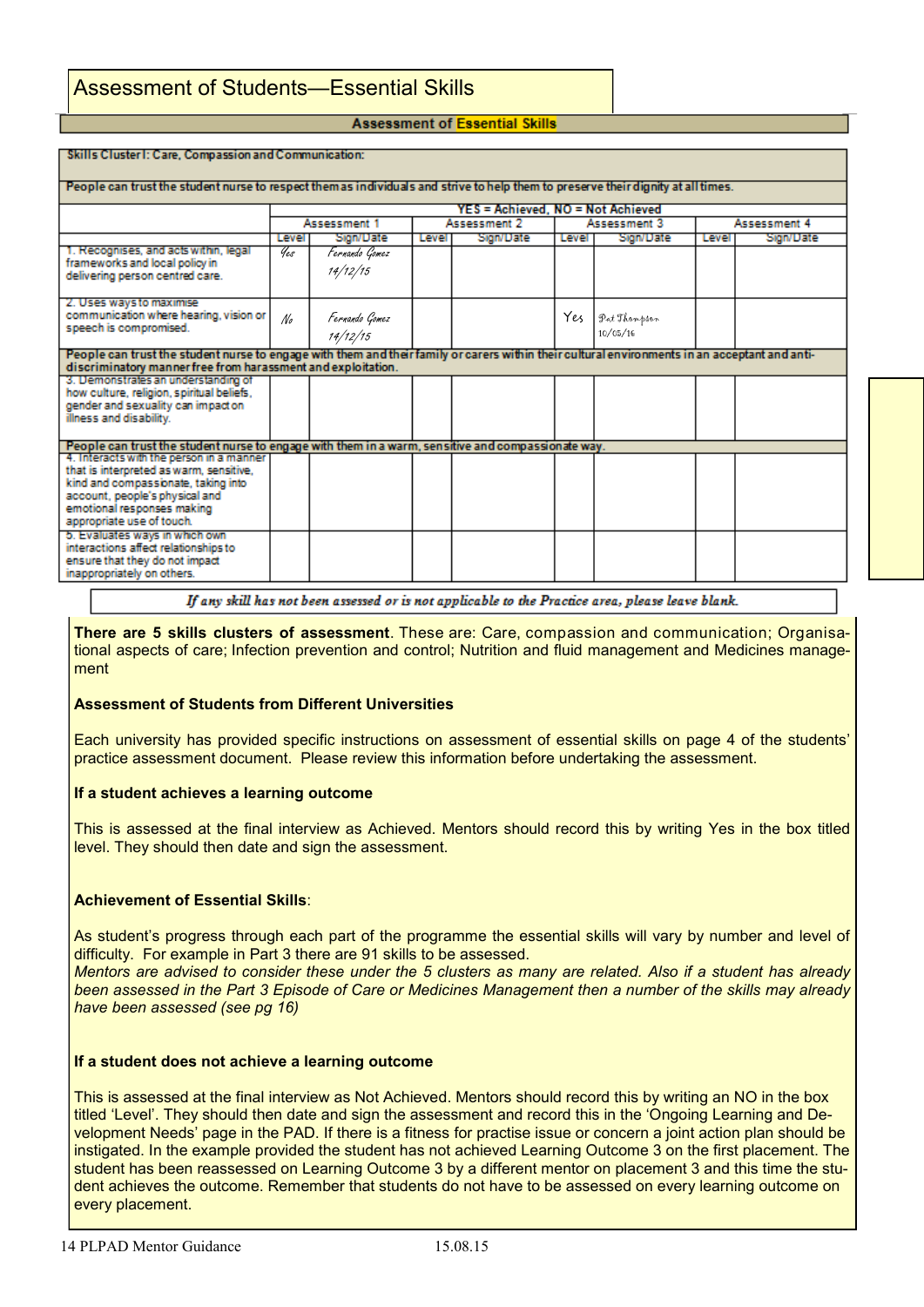## Assessment of Students-Episode of Care

## **Advice for Students**

| Students should discuss opportunities for completing an episode of care with their mentor. Students can<br>practice episodes of care and ask for feedback from mentors before undertaking the summative assessment.                                                                                                                                                                                                                                                                                                        |                                                                                                                                                                                                                                                                                                                                                                             |  |  |  |  |
|----------------------------------------------------------------------------------------------------------------------------------------------------------------------------------------------------------------------------------------------------------------------------------------------------------------------------------------------------------------------------------------------------------------------------------------------------------------------------------------------------------------------------|-----------------------------------------------------------------------------------------------------------------------------------------------------------------------------------------------------------------------------------------------------------------------------------------------------------------------------------------------------------------------------|--|--|--|--|
| Student reflection on the Episode of Care                                                                                                                                                                                                                                                                                                                                                                                                                                                                                  |                                                                                                                                                                                                                                                                                                                                                                             |  |  |  |  |
| Briefly outline how you have delivered high quality, complex care and<br>give the rationale for the decisions you made.<br>I assisted a patient to shower as she was unable to<br>do this for herself. I was able to help her wash and<br>style her hair and brush her teeth. I helped her<br>dress after the shower.<br>I gave her choices about how she wanted to<br>shower and made sure she was comfortable and<br>safe. I made sure that she consented to having a<br>shower with me present. I made sure there was a | Reflect on how you have worked in partnership with health and social<br>care professionals, service users, carer and families ensuring that<br>decision-making about care is shared.<br>What did you do well?<br>I maintained privacy and dignity with me there.<br>She was happy to feel clean, have fresh clothes<br>and she said she felt like herself when we finished. |  |  |  |  |
| shower chair and made sure she used the<br>handrails when standing up. I closed the bathroom<br>door and used the engaged sign to maintain<br>privacy.                                                                                                                                                                                                                                                                                                                                                                     | What would you have done differently?<br>I was very slow, I could have been more organised<br>and arranged the bathroom before we started. I had<br>to leave to get a towel at the end of the shower.                                                                                                                                                                       |  |  |  |  |
| Reflect on how you used leadership skills to supervise and manage<br>others.<br>I was able to discuss a strategy with a health care<br>assistant to ensure that whilst I was assisting with<br>the shower the other patients in the unit were able<br>to seek help from another member of the team.                                                                                                                                                                                                                        | What learning from this episode of care could be transferred to other<br>areas of practice?<br>I need to think though all parts of patient care so<br>that I can be more organised and think of what I<br>need to do before I start.                                                                                                                                        |  |  |  |  |

Mentors should supervise students completing their episode of care. This will usually be direct supervision, however indirect supervision would be more appropriate at times to protect patient dignity.

| <b>Mentor</b> feedback<br>Based on the student's reflection, your observation and discussion of the episode of care, please assess and comment on the following:<br>YES = Achieved No = Not Achieved<br>(Refer to Grade Descriptors on Page 6)                                                                                                  |                          |                                                                                                                                                                                                                                                                                                               |  |  |  |
|-------------------------------------------------------------------------------------------------------------------------------------------------------------------------------------------------------------------------------------------------------------------------------------------------------------------------------------------------|--------------------------|---------------------------------------------------------------------------------------------------------------------------------------------------------------------------------------------------------------------------------------------------------------------------------------------------------------|--|--|--|
| Domain                                                                                                                                                                                                                                                                                                                                          | <b>Comments</b><br>Level |                                                                                                                                                                                                                                                                                                               |  |  |  |
| <b>Professional values</b><br>Acts in a manner that is attentive, kind, sensitive,<br>compassionate and non-discriminatory, that values<br>diversity and acts within professional boundaries.<br>The student acts as a role model in promoting a<br>professional image.                                                                         |                          | Jane demonstrated a very kind, caring and professional<br>approach whilst helping her patient to shower. She went<br>out of her way to maintain her patient's dignity.                                                                                                                                        |  |  |  |
| <b>Communication and interpersonal skills</b><br>Demonstrates effective communication and<br>interpersonal skills with patients/service<br>users/carers. Communicates with the multi-<br>disciplinary team and staff when delegating care,<br>giving clear instructions and providing accurate<br>and comprehensive written and verbal reports. |                          | Jane 's communication was very clear and reassuring. Her<br>patient understood what was happening at each stage as<br>she used language that the patient understood. Good<br>documentation.                                                                                                                   |  |  |  |
| Nursing practice and decision-making<br>Delivers care which is person-centred and meets<br>essential and complex physical and psychological<br>needs, within an appropriate timeframe. Practice<br>is based on the use of up-to-date knowledge and<br>evidence when assessing, planning, delivering and<br>evaluating care                      |                          | Jane maintained patient safety throughout, helping the<br>patient to mobilise. Jane forgot some basic equipment,<br>however Jane dealt with this professionally and has<br>reflected really well on what she would like to improve.                                                                           |  |  |  |
| Leadership, management, team working<br>Acts in a way that values the roles and<br>responsibilities in the team and interacts<br>appropriately. Uses effective management skills to<br>organise work efficiently. Prioritises and manages<br>work load effectively.                                                                             |                          | Jane was able to get advice from the other staff on the<br>best way to delegate and also consult the care plan to<br>make sure she was following the best way to provide care.<br>If any of the Domains are 'Not Achieved' this will require a re-assessment and the academic representative must be informed |  |  |  |

| Student's signature: | Jane Edwards |
|----------------------|--------------|
|                      |              |

*5th Dec, 2015*

Mentor's signature: Fernando Gomez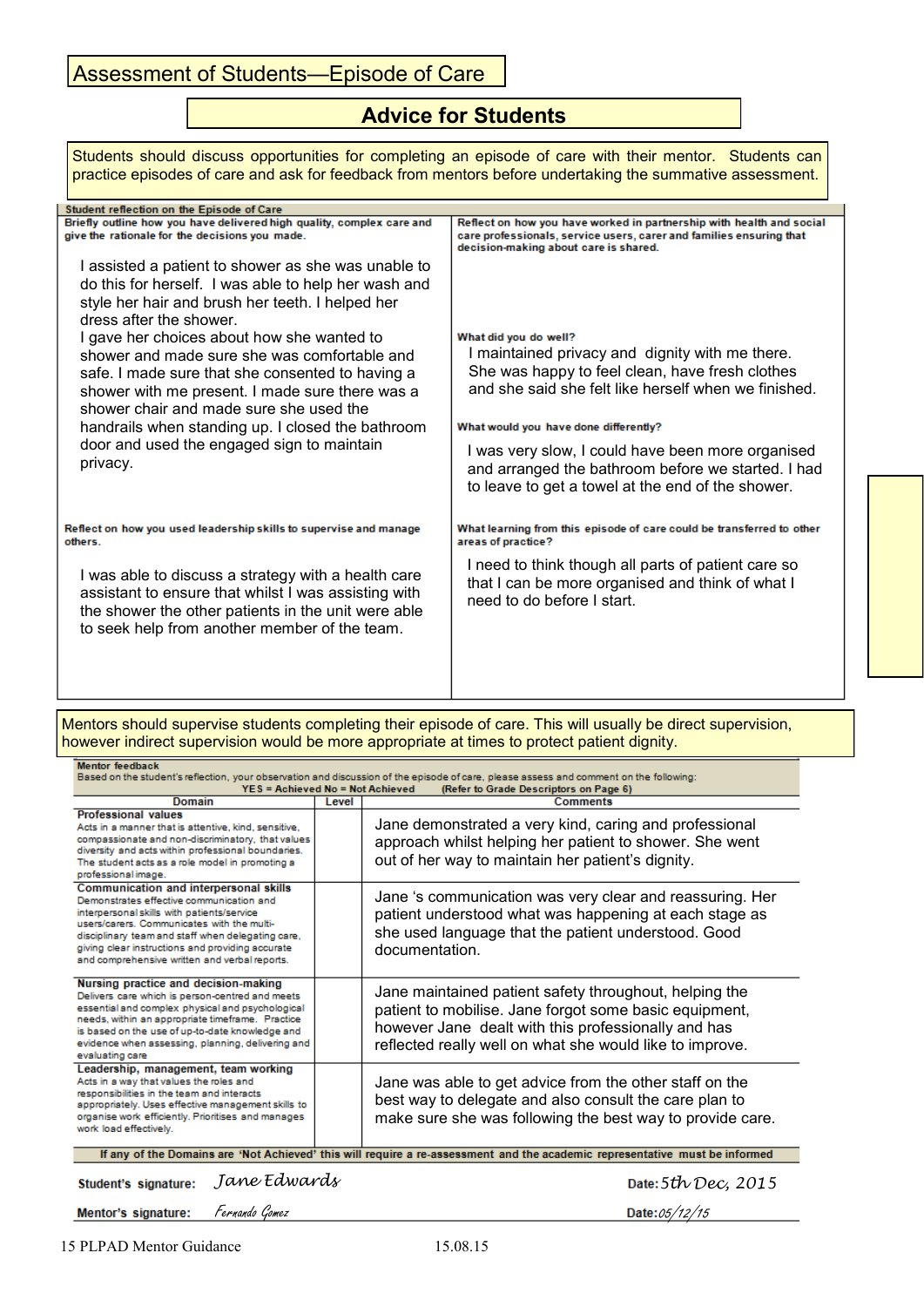### **Advice for Students and Mentors regarding Episodes of Care in Part 2 and Part 3 for all Fields**

**In Part 2 the Episode of Care** requires the student to be involved in the assessment, planning implementation and evaluation of care to a group of patients/ service users or in some situations this might mean the delivery of care to an individual but involving a more complex scenario.

The student needs to be able to work more confidently and demonstrate their potential to work autonomously.

**In Part 3** there is an Episode of Care that relates to care management and the student needs to effectively organise and manage the care for a group of patients/ service users with minimal supervision or if working in a service where care is managed on a one to one basis the mentor can choose a complex patient scenario.

Also in **Part 3** there is an assessment related to **Medicines Management.** The student must demonstrate that they can safely administer medicines to a group of patients/ service users or a caseload of patients/service users in community settings under the supervision of the mentor.

Mentors / Sign-off mentors who are assessing the episode of care or medicines management are advised to also review the related Essential Skills .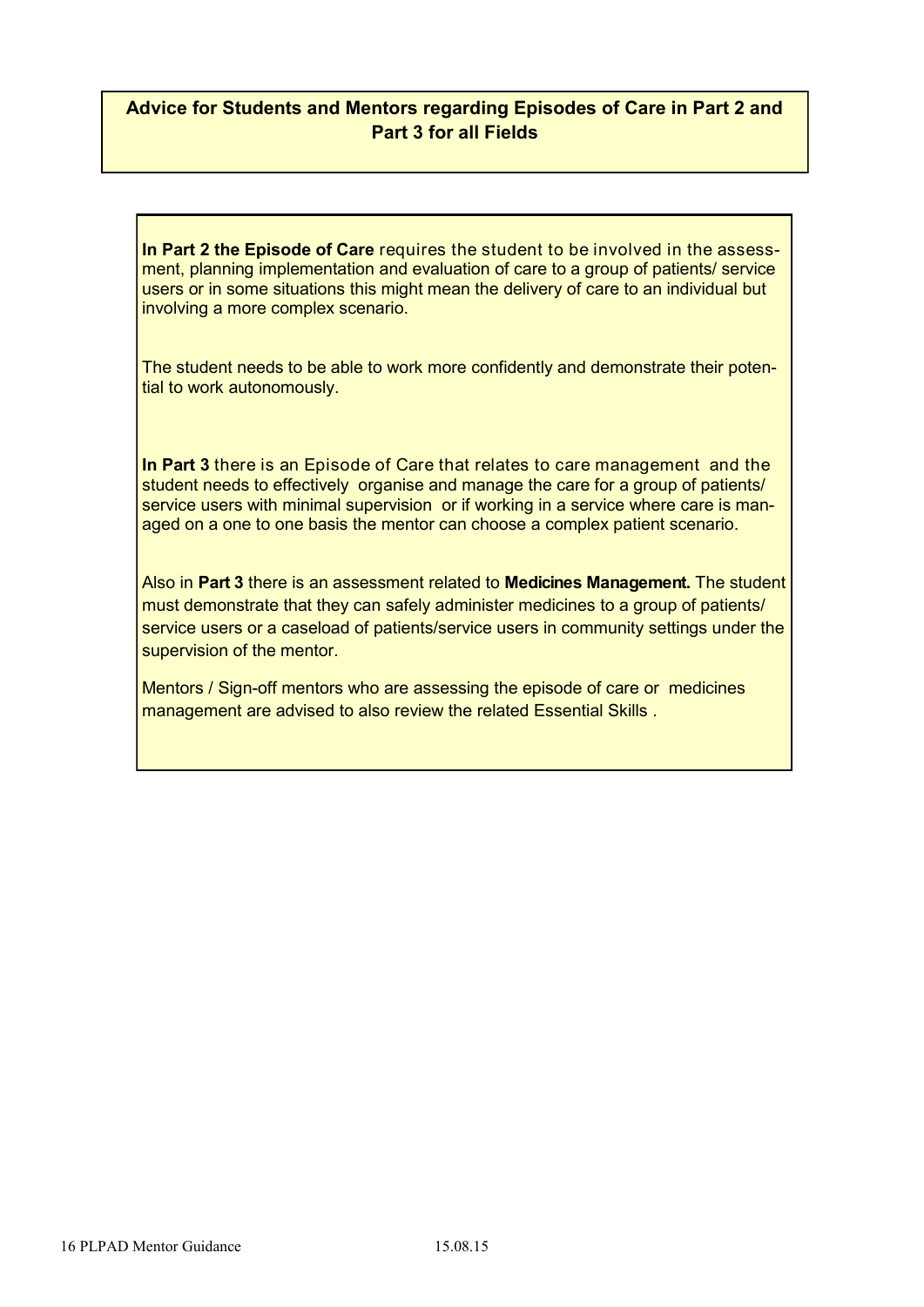## Assessment of Students—Action Plan

An action plan is required when a student's performance causes concern

| The mentor/supervisor must liaise with the academic representative and senior practice representative |  |  |
|-------------------------------------------------------------------------------------------------------|--|--|
|                                                                                                       |  |  |

| <b>Date</b>                                                                                   | <b>Placement Name</b>                                                                                          | Date for Review              |  |  |  |  |
|-----------------------------------------------------------------------------------------------|----------------------------------------------------------------------------------------------------------------|------------------------------|--|--|--|--|
|                                                                                               | <b>Esther Ward</b>                                                                                             | 04/12/15                     |  |  |  |  |
| <b>Area of Concern</b><br>Note professional value or Essential Skill number if<br>appropriate | <b>Criteria for Success / Support Available</b>                                                                | <b>Review Meeting</b>        |  |  |  |  |
| Professional Value 10<br>Jane has forgotten on two occasions to                               | The mentor to reassess and pass Jane as achieved<br>in professional value 10 by the review date.               | Date: $14/12/15$             |  |  |  |  |
| let the nurses know that patients were<br>in pain and this delayed their analgesia.           | Agree strategy for recording information<br>Own allocation of 2 patients and regular up-<br>dates with mentor. | <b>Reviewer:</b>             |  |  |  |  |
|                                                                                               |                                                                                                                | Comments:                    |  |  |  |  |
|                                                                                               |                                                                                                                |                              |  |  |  |  |
|                                                                                               |                                                                                                                |                              |  |  |  |  |
|                                                                                               |                                                                                                                |                              |  |  |  |  |
|                                                                                               |                                                                                                                |                              |  |  |  |  |
| Signed (Mentor). Fernando Gomez                                                               | Date 21st November 2015                                                                                        | Mentor's Name (please print) |  |  |  |  |
| Signed (Student)  Jane Edwards                                                                | Date $21/11/15$                                                                                                | <b>Fernando Gomez</b>        |  |  |  |  |
| Signed (Academic Representative) Jen Frazer                                                   | Date24.11.15.                                                                                                  |                              |  |  |  |  |
|                                                                                               | <b>Advice for Mentors</b>                                                                                      |                              |  |  |  |  |

If a student requires an action plan, the mentor must liaise with academic representatives (e.g. Link Lecturer / Personal Tutor) and senior practice representatives to instigate a joint action plan with the student.

Action Plans are instigated when there a cause for concern or fitness for practice issue that requires prompt action. It must involve the mentor/supervisor and an academic representative. Please see flow chart below—see individual university guidelines for more detail on their processes.

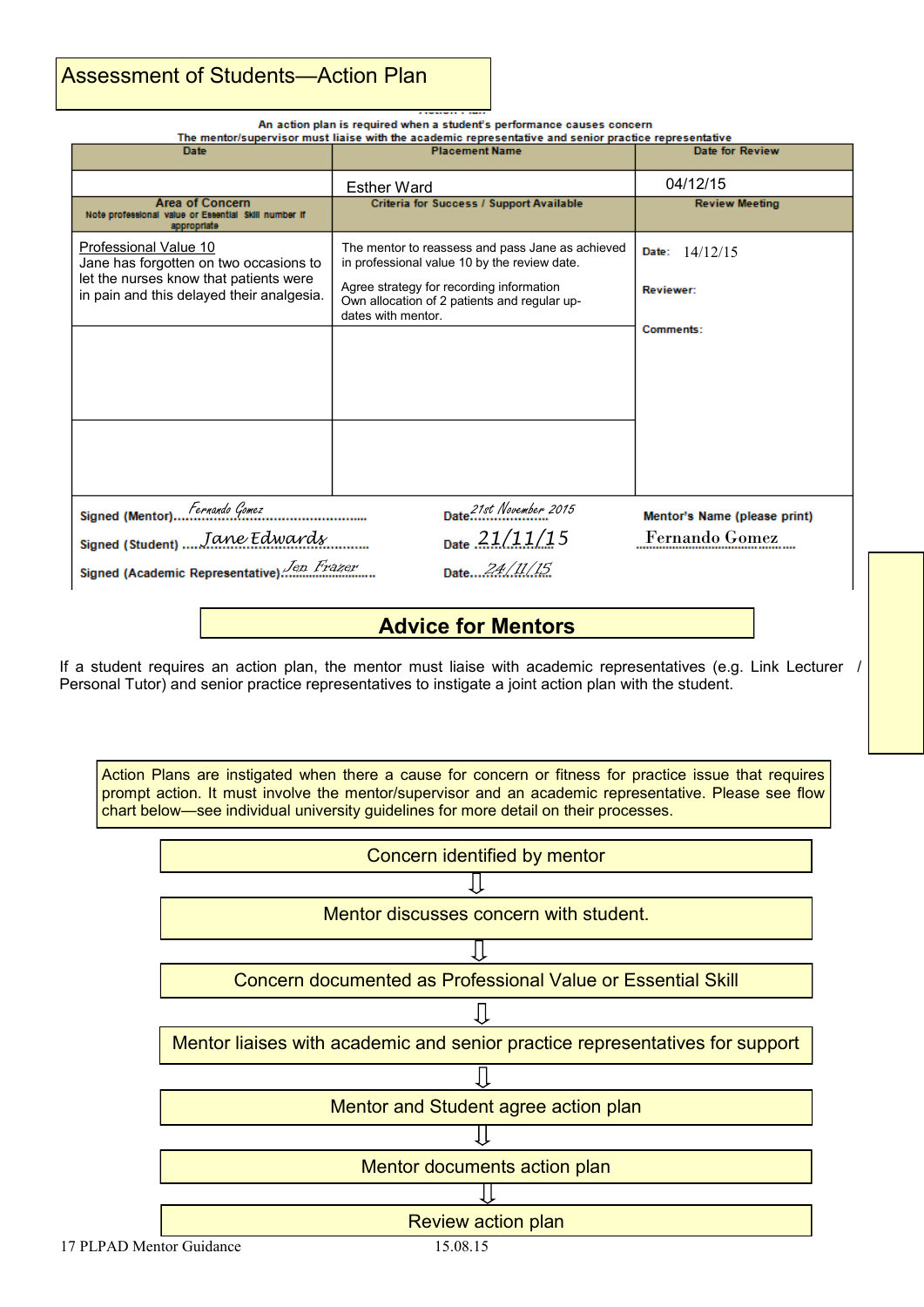## Assessment of Students—Service User Feedback

#### Patient/Service User Feedback Form

Mentors should obtain consent from patients/service users who should feel able to decline to participate.

We would like to hearyour views about the way the student nurse has looked after you.

Your feedback will help the student nurse's learning

• The feedback you give will not change the way you are looked after

| <b>Tick if you are:</b>                                                                                                                                                                               | The Patient/Service User $\nabla$ |       |              | Caren/Relative |                 |
|-------------------------------------------------------------------------------------------------------------------------------------------------------------------------------------------------------|-----------------------------------|-------|--------------|----------------|-----------------|
| How happy were<br>you with the way<br>the student<br>nurse                                                                                                                                            | Very Happy                        | Happy | I'm not sure | Unhappy        | Very<br>unhappy |
| cared for you?                                                                                                                                                                                        |                                   |       |              |                |                 |
| listened to your<br>needs?                                                                                                                                                                            | $\mathcal{L}$                     |       |              |                |                 |
| $\dots$ understood the $\,$<br>way you felt?                                                                                                                                                          |                                   |       |              |                |                 |
| talked to you?                                                                                                                                                                                        |                                   |       |              |                |                 |
| showed you<br>respect?                                                                                                                                                                                |                                   |       |              |                |                 |
| What did the student nurse do well?<br>Jane is a lovely girl and was very kind and gentle with me. She<br>helped me having a wash and I think she will be a good nurse.                               |                                   |       |              |                |                 |
| What could the student nurse have done differently?<br>Jane didn't remember I needed my tablets which is a shame because<br>she is so kind and trying to do her best. I wish her well for her future. |                                   |       |              |                |                 |
| Mentor Signature: Fernando Gomez<br>Date: 17/11/15                                                                                                                                                    |                                   |       |              |                |                 |

*Jane Edwards*

17/11/15

*17 Nov 2015*

Thank you for your help This form has been designed by Service Users

**Advice for Mentors**

The mentor should offer the service user the option of completing the service user feedback themselves, or offer to complete it on their behalf.

It is important that the student receives feedback from a service user on every placement if possible. There may well be instances where service user feedback is not appropriate and mentors should use their discretion with this.

It is recommended however that where service user feedback is appropriate mentors should facilitate this at least once every placement.

## **Advice for Students**

Some service users may feel uncomfortable in this situation and could feel under pressure if the student is present.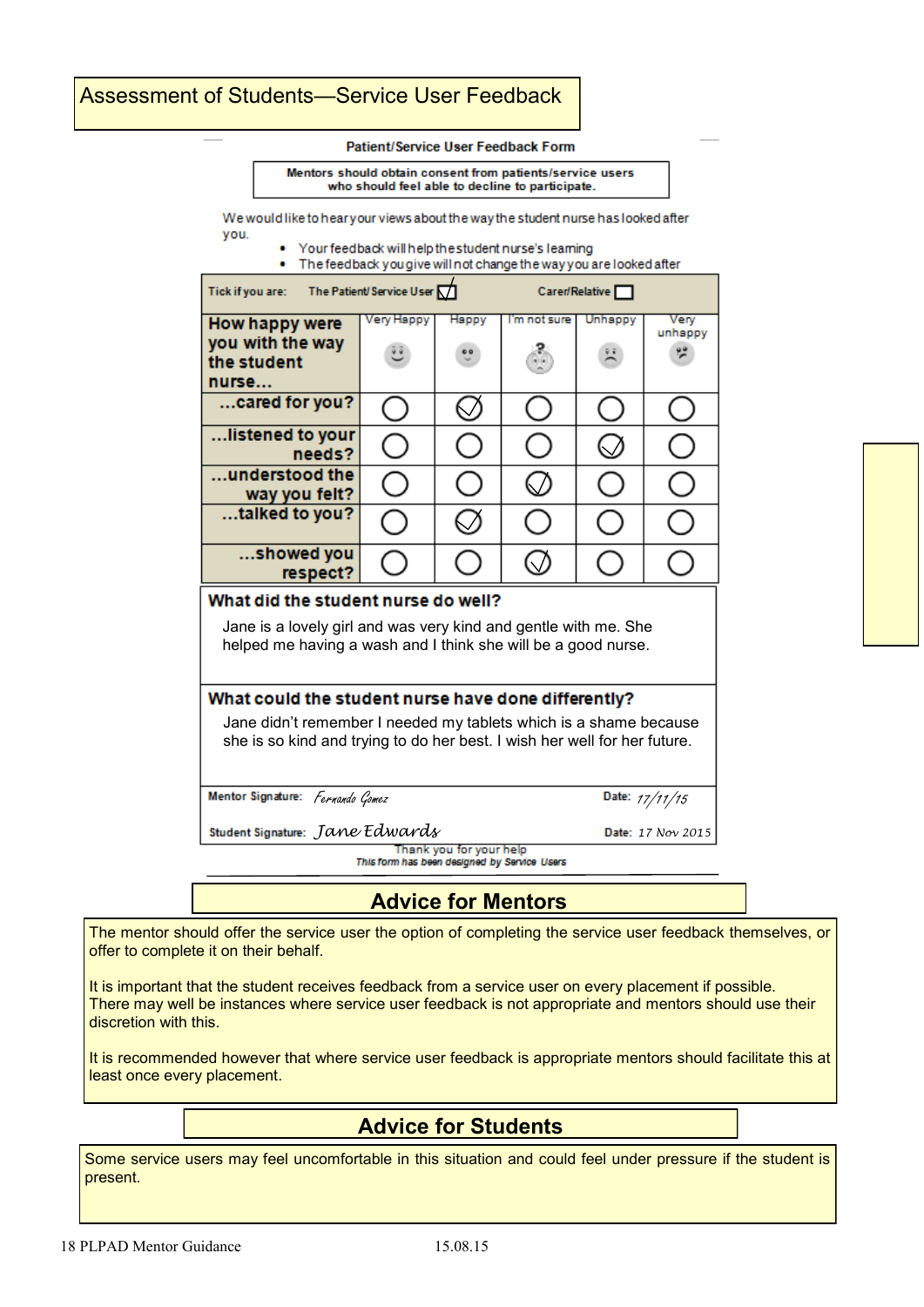## Recording Learning Experiences—Additional Learning Opportunities

## Record of working with other health care professionals/inter-professional working<br>Record reflections on your learning in outreach/short practice placements

an<br>Historia  $\bar{a}$ 

| or with members of the multi-disciplinary team.                                      |             |                                                                                                                                                                                                                                                                           |  |  |
|--------------------------------------------------------------------------------------|-------------|---------------------------------------------------------------------------------------------------------------------------------------------------------------------------------------------------------------------------------------------------------------------------|--|--|
| Date                                                                                 | <b>Time</b> | <b>Reflections on your learning</b>                                                                                                                                                                                                                                       |  |  |
|                                                                                      | spent       |                                                                                                                                                                                                                                                                           |  |  |
| Details of your<br>experience                                                        |             |                                                                                                                                                                                                                                                                           |  |  |
| 14/11/15                                                                             |             | This really opened my eyes to all the things that need to be<br>thought about before discharging a patient home. My patient<br>had limited movement because of her stroke and it was good to                                                                              |  |  |
| Home visit with an<br>OT to assess a<br>patient in her<br>home before dis-<br>charge | 4 hours     | see how the OT assessed her in her bathroom and kitchen and<br>see what aids and adaptions she would need before going<br>home. It made me realise how important it is to start discharge<br>planning really early as lots of different services need to get<br>involved. |  |  |
| <b>Supervisor's</b><br>comments and<br><b>Signature</b>                              |             | Jane really benefited from this experience and working with the multidiscipli-<br>nary team in our ward.                                                                                                                                                                  |  |  |
|                                                                                      |             | Fernando Gomez                                                                                                                                                                                                                                                            |  |  |

| <b>Date</b>                                                                                                                                                                                                                                                                                                                                                                                                                                                                                                                                       |  | Time  | <b>Reflections on your learning</b> |  |
|---------------------------------------------------------------------------------------------------------------------------------------------------------------------------------------------------------------------------------------------------------------------------------------------------------------------------------------------------------------------------------------------------------------------------------------------------------------------------------------------------------------------------------------------------|--|-------|-------------------------------------|--|
|                                                                                                                                                                                                                                                                                                                                                                                                                                                                                                                                                   |  | spent |                                     |  |
| Details of your                                                                                                                                                                                                                                                                                                                                                                                                                                                                                                                                   |  |       |                                     |  |
| experience                                                                                                                                                                                                                                                                                                                                                                                                                                                                                                                                        |  |       |                                     |  |
|                                                                                                                                                                                                                                                                                                                                                                                                                                                                                                                                                   |  |       | <b>Advice for Students</b>          |  |
| Additional learning experiences should reflect learning that is in addition to the usual day to<br>day learning experiences available in a placement area or a short non-assessed placement.<br>All additional learning experiences should be undertaken through discussion with your<br>mentor to ensure they are appropriate for your level of learning.<br>There is no set time period for an additional learning opportunity. The length is dependent<br>on the experience being undertaken, but must be discussed and agreed by your mentor. |  |       |                                     |  |
|                                                                                                                                                                                                                                                                                                                                                                                                                                                                                                                                                   |  |       | <b>Advice for Mentors</b>           |  |
| The types of experiences that students may benefit from in your placement can be<br>discussed at the initial and midpoint interviews. These may include hub and spoke<br>experiences or working with other members of the multi disciplinary team.<br>It is also reasonable to expect that students will identify their own preferences for learning<br>experiences based on their individual learning needs.                                                                                                                                     |  |       |                                     |  |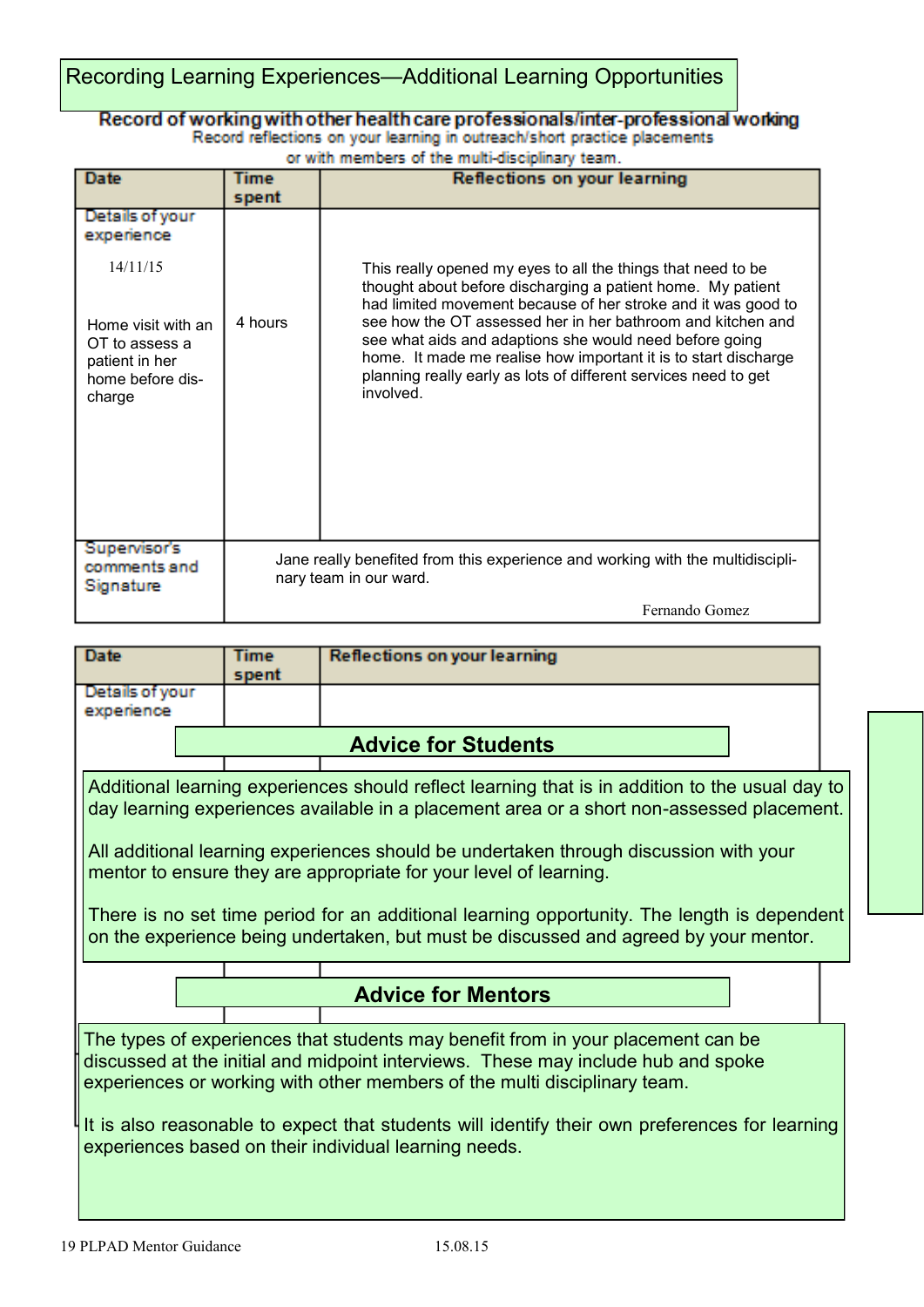## Recording Learning Experiences—Records of Meetings

#### Records of meetings/Additional Feedback

This can be completed by any individual involved in the student learning e.g. Nurses, other than the mentor, link lecturer or nersonal tutor

| Date/               | Signature/                 | than the memor, inny lecturer or personal tutor<br><b>Purpose of Meeting/Comments</b>                                                                                                                                                                                                                                                                                                                                                            |  |
|---------------------|----------------------------|--------------------------------------------------------------------------------------------------------------------------------------------------------------------------------------------------------------------------------------------------------------------------------------------------------------------------------------------------------------------------------------------------------------------------------------------------|--|
| time                | <b>Designation</b>         |                                                                                                                                                                                                                                                                                                                                                                                                                                                  |  |
| 17/11/2015<br>15.30 | Jane Fish<br>Link Lecturer | I met with Jane and discussed her progress on this placement.<br>I checked her PAD assessments. A few skills have yet to be<br>assessed so I have discussed targeting appropriate skills as<br>well as assessment of these with her mentor. Will review pro-<br>gress of this on my next visit.                                                                                                                                                  |  |
|                     |                            |                                                                                                                                                                                                                                                                                                                                                                                                                                                  |  |
|                     |                            |                                                                                                                                                                                                                                                                                                                                                                                                                                                  |  |
|                     |                            |                                                                                                                                                                                                                                                                                                                                                                                                                                                  |  |
|                     |                            | <b>Advice for Mentors and Students</b>                                                                                                                                                                                                                                                                                                                                                                                                           |  |
|                     |                            | Initial, Midpoint and End interviews do not need to be recorded in this section.<br>Students can seek feedback from staff members they have been working with<br>on a daily basis as this will be useful feedback for their mentors/ supervisors.<br>If students require additional advice, support or development of action plans<br>then these meetings should be recorded.<br>Meetings with link / liaison lecturers should also be recorded. |  |